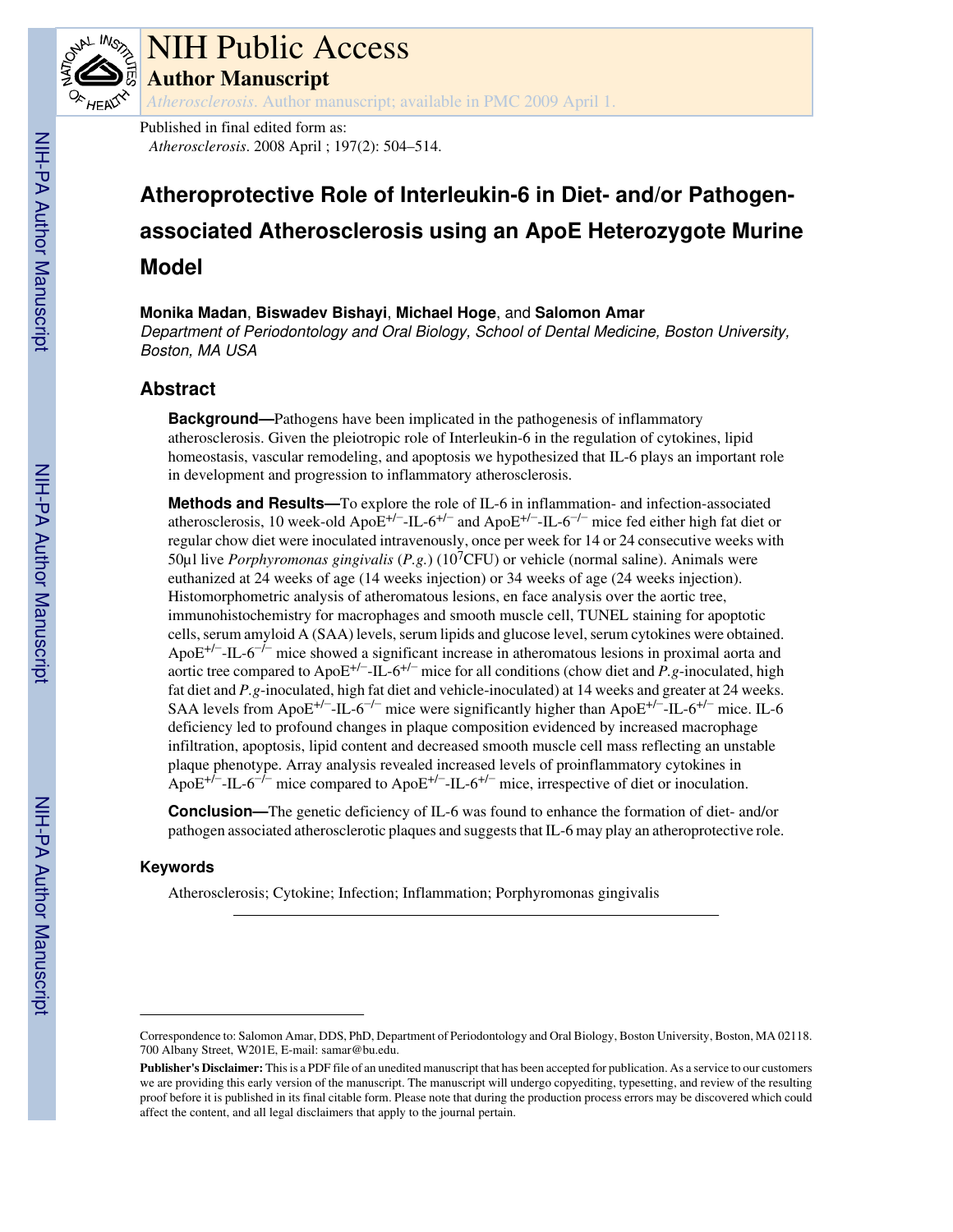#### **INTRODUCTION**

Atherosclerosis, which causes ischemic cardiopathy and stroke, is the most common cause of mortality and morbidity in developed countries. High levels of LDL-cholesterol or oxidized-LDL, free radicals (often caused by smoking), hyperglycemia, as well as infectious agents (e.g. *Chlamydia pneumonia, Porphyromonas gingivalis* (*P.g.*), herpes viruses) have been suggested to be implicated in the pathogenesis of atherosclerosis  $1-3$ . Atherosclerosis results from multiple interactions between injurious stimuli and the healing responses of the arterial wall. The starting point is functional endothelial damage, secondary to mechanical or vascular insult, which is followed by an inflammatory cascade that involves humoral (cytokines, growth factors) and cellular (increased chemotaxis, adherence and infiltration of inflammatory cells) mechanisms. These factors combine in an unbalanced and progressive manner that leads to the final fibroproliferative response  $4$ . After endothelial injury, direct cell-cell interaction and secretion of chemotactic and growth factors occur, resulting in recruitment of monocytes to subintimal regions, smooth muscle cell proliferation, and increased synthesis of matrix proteins. The recruited monocytes become macrophages, accumulate lipid, and ultimately become foam cells  $5, 6$ . Although all of the potential triggers of inflammation are not fully known, cytokines, oxidized lipoproteins, and local (arterial) and distant infections such as chronic periodontitis and pneumonia have been implicated in atherogenesis. Vascular cells, including smooth muscle, endothelium, and leukocytes which constitute various atherosclerotic lesions, can produce as well as respond to cytokines such as IL-6, TNF- $\alpha$ , IL-1 $\alpha$ , and MCP-1<sup>7</sup>. Among them, IL-6 (a 26 kDa cytokine), produced by lymphocytes, monocytes, fibroblasts, vascular smooth muscle cells, and endothelial cells has been identified as a local and circulating marker of coronary plaque inflammation<sup>8</sup>. It is expressed by lipidladen macrophages, known as foam cells, and smooth muscle cells in fatty streaks. It is also expressed in the cap and shoulder regions of atheromatous plaques, suggesting an important role in atherogenesis<sup>9</sup>. Furthermore, IL-6 is an important stimulator of the acute phase reaction, acting on both the liver and hypothalamus  $10$ ,  $11$  leading to release of X-reactive protein, serum amyloid A (SAA), and fibrinogen, all known to have proinflammatory roles  $^{12}$ . However, IL-6 is a pleiotropic cytokine and its role in the modulation of inflammation-related processes, particularly cytokine responses and tissue inflammatory cell infiltration, remains equivocal. Indeed, recently, IL-6 deficiency was reported to result in an enhanced formation of atherosclerotic lesions, reduced collagen metabolism, and elevated levels of serum cholesterol in an Apo $E^{-/-}$  model of atherosclerosis  $^{13}$ . However weekly, super-physiological injections of recombinant IL-6 promoted a ~2-fold increase in lesion development in ApoE−/− mice, known to rapidly develop extensive atherosclerotic lesions throughout their vascular tree <sup>14</sup>. To our knowledge, the role of IL-6 in bacteria enhanced atherogenic process has never been addressed and warrants further investigation Recent studies in animal models from our group and others have shown that chronic oral infections with microorganisms such as *P.g.*, a pathogen involved in chronic periodontal diseases, increase the risk for coronary vascular disease<sup>15–17</sup>. The present study was conducted to establish the role of IL-6 in diet- and/or bacteria-enhanced atherosclerosis using a IL-6- deficient mice rendered susceptible to atherosclerosis (Apo $E^{+/-}$ ) where inflammation is a major component.

## **METHODS**

#### **Mice and Diets**

The Institutional Animal Care and Use Committee of Boston University approved all animal protocols. In this study, three strains of mice were obtained from Jackson Laboratories (Bar Harbor, ME) as breeding mice. These were apolipoprotein E deficient homozygote (ApoE<sup>−/−</sup>), wild type C57BL/6J hybrids, and IL-6 knock-out (IL-6<sup>−/−</sup>) mice. Female ApoE−/− and male wild-type C57BL/6J hybrids were crossed to generate apolipoprotein E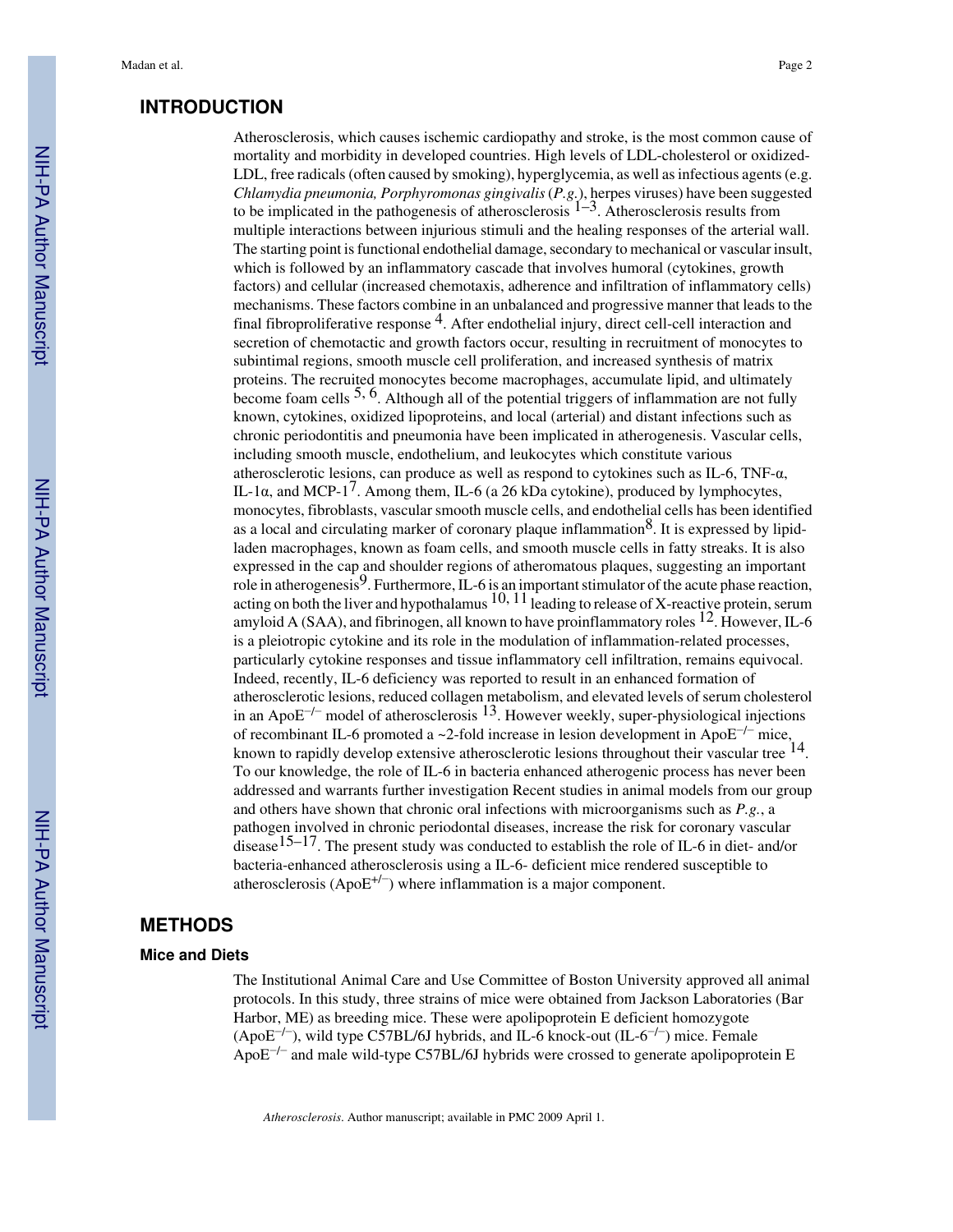deficient heterozygotes (ApoE<sup>+/−</sup>). ApoE<sup>-/−</sup>-IL-6<sup>-/−</sup> mice were generated by crossing male ApoE<sup>-/−</sup> with female IL-6<sup>-/−</sup> mice. ApoE<sup>-/−</sup>- IL-6<sup>-/−</sup> were bred with wild-type C57BL/6J to generate ApoE<sup>+/−</sup>-IL-6<sup>+/−</sup> mice. After an 8-week growing period, male ApoE<sup>-/−</sup>-IL-6<sup>-/−</sup> mice were backcrossed with female IL-6<sup>-/-</sup> mice to generate ApoE<sup>+/-</sup>-IL-6<sup>-/-</sup>. The nature of all the strains was verified by polymerase chain reaction method (genotyping protocols from Jackson Laboratory). The experimental protocols are shown in Fig. 1. Two strains of experimental mice, including ApoE<sup>+/−</sup>-IL-6<sup>+/−</sup> and ApoE<sup>+/−</sup>-IL-6<sup>-/−</sup> were weaned at 4 weeks of age, and randomly assigned to either a high fat diet (test diet) containing 1.25% cholesterol, 15% fat (No. 21539, Test Diet) or regular mouse chow (lab diet) containing 0.02% cholesterol and 4.5% fat (rodent diet 5001).

#### **Bacterial strain, dose and route of inoculation**

*P. g* A7436 human isolate was grown on anaerobic agar plates as described previously 18. We used live bacterial inoculation (10<sup>7</sup> CFU) because in preliminary experiments heat killed *P.* g. failed to produce atherosclerosis. The dose  $(10^7 \text{ CFU})$  and delivery route (intravenous) of the pathogen compares well with bacteremia encountered in human after dental infection, periodontal surgery, scaling, tooth extraction and flossing.  $19-22$ 

#### **Animal Grouping and Experimental Time Schedule**

Mice heterozygous for Apolipoprotein E (Apo $E^{+/-}$ ) with susceptibility to atherosclerosis were generated as they do not develop spontaneous atherosclerosis 15, 18. Four week old ApoE<sup>+/−</sup>-IL-6<sup>+/−</sup> and ApoE<sup>+/−</sup>-IL-6<sup>-/−</sup> mice fed either HFD or regular chow diet for 6 weeks (n=8) and divided into 4 groups (Group 1 was fed a standard chow diet and inoculated with 50µl vehicle saline (CS)); Group 2 was fed a standard chow diet and inoculated with 50µl (107CFU) *P.g.*(CP); Group 3 was fed high fat diet and inoculated with 50µl vehicle saline (HS); Group 4 was fed high fat diet and inoculated with 50µl (107CFU) *P.g.* (HP). All groups divided in two sets for testing two time points of 14 weeks (set-1) and 24 weeks (set-2) post inoculation in this study (Fig.1). In summary mice from set-1 received 14 tail vein injections of either vehicle or *P.g.* once weekly and set-2 received 24 tail vein injections of either vehicle or *P.g.* once weekly.

#### **Tissue Harvesting and Preparation**

After overnight fasting, mice were heavily sedated with inhaled isoflurane (SOLVAY) and exsanguinated from the femoral arteries. The heart and aorta were perfused, separated close to the heart and processed as described previously 1823

#### **Lipids and glucose analysis**

Serum samples from 14 weeks and 24 weeks mice from all the groups were evaluated for total cholesterol (TC)(Cayman chemicals), HDL, LDL (Wako Chemicals) and Glucose levels (BioAssay Systems) according to manufacturer's instructions.

#### **Morphometric Analysis**

a. En face morphometric analysis of the aortic tree: The extent of atherosclerosis in the aortic tree was determined by en face quantification as described previously  $2324$ . The data is presented as the percentage of the aorta occupied by the lesions; b. Histomorphometric and histopathological analysis of atheroma lesions in the proximal aorta: Proximal aortic crosssections for quantitative and histopathological evaluation of atherosclerotic lesions were prepared as described previously  $^{25}$ . Briefly stated five sections per animal, each separated by 80 µm, were stained (Sudan IV), counterstained (hematoxylin), and assessed with a computerassisted image analysis. The total cross-sectional area of the aortic lumen and lesion from the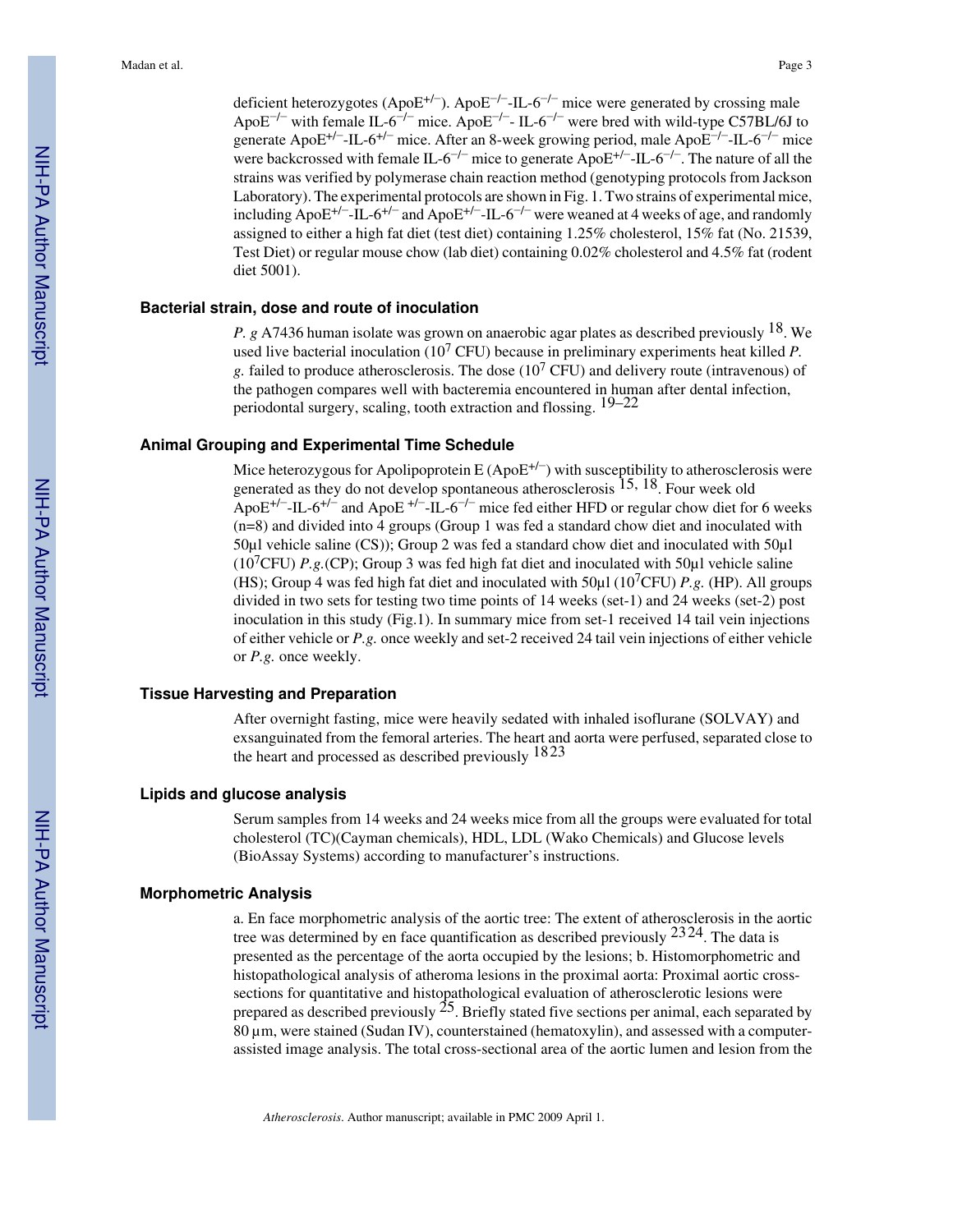five images were measured using Image ProPlus 4.0. The value was averaged and then the percentage lesion was expressed as a ratio of total lesion size / total sinus area.

#### **Immunohistochemistry**

Briefly, five sections of the proximal aorta per animal, each separated by 80 µm were fixed with ice cold acetone for 10 minutes and incubated for an hour at room temperature with primary antibody to MOMA-2 (1:25) (Chemicon) or alpha smooth muscle actin (1:50) (Σ). Samples were then developed using the ABC elite kit (vector labs) and staining revealed by texas red conjugated avidin (vector labs). Nonimmune IgG from appropriate species were used as negative controls. Stained Macrophages or smooth muscle cells within atherosclerotic plaques in the aortic sinus were quantified using Image ProPlus 4.0. The ratio of the macrophage or smooth muscle stained area / total plaque area was calculated and plotted as described previously  $26$ . Apoptosis was detected by TUNEL staining of five frozen section per animal, each separated by 80 µm using DeadEnd flourimetric kit (Promega) according to manufacturer's instructions and expressed as a percentage of positive cells relative to the total number of cells in the field of lesion examined  $^{26}$ . Samples in absence of the TdT enzyme were used as negative controls.

#### **Cytokine Antibody Array**

Serum samples from mice euthanized after 24 weeks were analyzed two times with a cytokine antibody array using RayBio Mouse Cytokine Antibody Array III (RayBiotech, Inc., Norcross, GA). These arrays detected 62 mouse cytokines. For each spot, the net optical density level was determined by subtracting the background optical level from the total raw optical density. The level of each cytokine is represented as a percentage of the positive control and presented as expression of cytokines in the ApoE<sup>+/−</sup>-IL-6<sup>-/−</sup> group compared to the ApoE<sup>+/−</sup>-IL-6<sup>+/−</sup> group (table-2).

#### **ELISA**

Serum samples were used to determine levels of SAA (Biosource International), VCAM-1, L-Selectin, MCP-1, IL-10, mouse MMP-9, and mouse TIMP-1 (R&D Systems), and VEGF (Biosource International) in 24 week serum samples. Cytokine protein levels were assessed using ELISA kits for mouse MMP-9, and mouse TIMP-1(Quantikine; R&D Systems). Heart tissue fragments were proceeded for protein extraction as previously described<sup>27</sup>. 100 $\mu$ g of protein were used for cytokine, MMP-9 and TIMP-1 detection in the myocardium 28. Assays were done in triplicates and repeated three times with similar results.

#### **Statistical Analysis**

All histomorphometric measurements were blinded to the examiner. All quantitative measurements were confirmed by random analysis of one fourth of the specimens by the same examiner (R>0.92) and by another independent examiner (pathologist) to ensure consistency. The intra-examiner and inter-examiner variation was <10%. A level of p<0.05 was considered significant. Extent of atherosclerosis was analyzed by Student's paired 2-tailed t-test.

## **RESULTS**

#### **Body weight, glucose level, total serum cholesterol, LDL, and HDL levels**

No significant difference in body weight was observed between all groups. Total serum cholesterol, LDL and glucose levels were higher in ApoE<sup>+/−</sup>-IL-6<sup>-/−</sup> mice when compared to ApoE+/−-IL-6+/− mice only in diet- and or bacterial-challenged animal; Furthermore, HDL levels were also decreased in the in ApoE+/−-IL-6−/− mice versus ApoE+/−-IL-6+/− only in diet-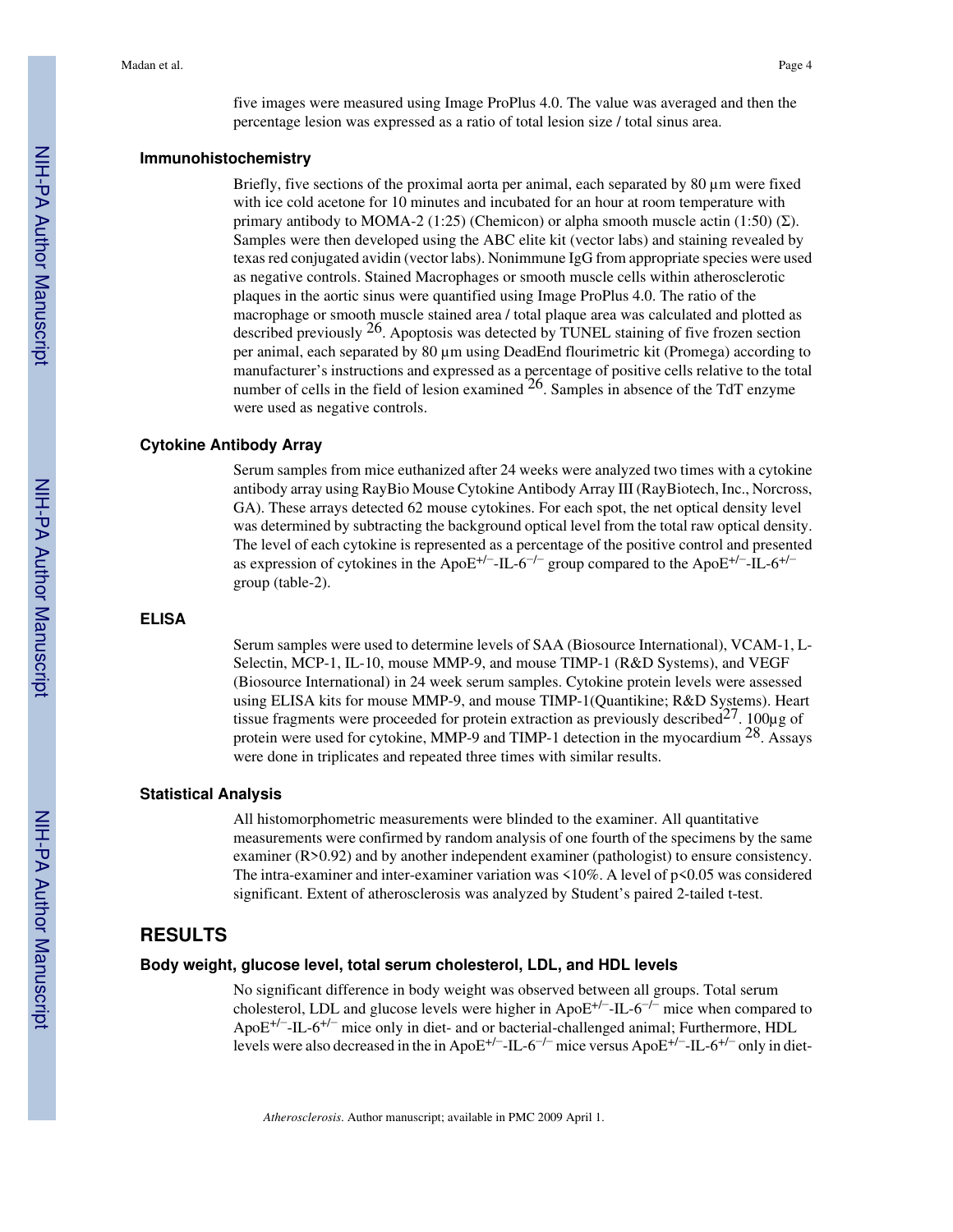and or bacterial-challenged animal; no significant difference was observed in the blood chemistry in chow saline groups (table-1)

#### **En face and histomorphometric analysis of atheroma lesions**

Quantitative en face analysis revealed a statistically significant increase in lesion size in ApoE<sup>+/−</sup>-IL-6<sup>-/−</sup> mice compared to ApoE<sup>+/−</sup>-IL-6<sup>+/−</sup> mice (HP: 3.0±1.0% to 5.8 ±1.1%; HS: 1.6±0.7% to 2.9±1.0%; CP: 0.59±0.3% to 1.38±0.3%) respectively at 24 weeks (p<0.05) (Fig. 2). A similar pattern was observed at 14 week (data not shown). The histomorphological analysis of Sudan red-stained lesions was used to evaluate the percentage of the aortic lumen occupied by the lesion. We did not observe any lesions in the chow diet with vehicle mice (CS) irrespective of the IL-6 genotype. However, we observed an increase in the percentage of aortic sinus occupied by the lesions in mice fed with chow diet and inoculated with *P.g* (CP) in ApoE<sup>+/−</sup>-IL-6<sup>-/−</sup> versus ApoE<sup>+/−</sup>-IL-6<sup>+/−</sup> the percentage rose from 0.74±0.4% to 3.57±1.2%  $(p<0.05)$  at 14 weeks (Fig. 3c) and from 1.52 $\pm$ 0.34% to 6.3 $\pm$ 1.9% (p $<$ 0.05) at 24 weeks (Figs 3 a, b  $\&$  c). There was an increase in the percentage of the aortic sinus occupied by the lesion in mice fed with high fat diet and receiving vehicle(HS) in ApoE+/−-IL-6+/− mice: 1.9±0.29% compared to 5.8±1.17% (p<0.05) in ApoE<sup>+/−</sup>-IL-6<sup>-/−</sup> mice at 14 weeks (Fig 3f) and 5.6±1.1% compared to  $9.6\pm2.3\%$  (p<0.05) at 24 weeks (Figs 3 d, e & f). A progression of lesion development was observed in mice from 14 weeks to 24 weeks, with significant increases in mice fed with high fat diet and inoculated with *P.g.* (HP). As anticipated, there was an increase in percentage lesion from ApoE<sup>+/−</sup>-IL-6<sup>+/−</sup> to ApoE<sup>+/</sup>-IL-6<sup>-/−</sup> in mice fed with high fat diet and inoculated with *P.g* (HP) :3.5±1.1% vs 15.34±3.7 % ( p<0.05) at 14 weeks (Fig.3i). The largest and the most significant increase observed was from 12.2±4.01% to 33.3±7.1% (p<0.05), seen after 24 weeks (Fig3 g, h & i).

#### **Immunohistochemical Analysis of Proximal Aorta**

We did not observe any changes in mice fed with chow diet and injected with saline. In all the other experimental groups, atherosclerotic lesions exhibited a significant increase in macrophage infiltration in ApoE<sup>+/−</sup>-IL-6<sup>-/−</sup>mice compared to ApoE<sup>+/−</sup>-IL-6<sup>+/−</sup> mice (HP: 18.9 ±1.5% to 39.9±4.1%; HS: 15.2±125% to 26.18±4.09%; CP: 5.1±1.1% to 14.7±2.1% respectively ( $p \le 0.05$ ) (Fig 4 a, b & c). There was a decrease in smooth muscle cell accumulation in ApoE<sup>+/</sup>-IL-6<sup>-/-</sup>mice versus ApoE<sup>+/-</sup>-IL-6<sup>+/-</sup> mice (fig4 d, e & f). The percentage decreased from 30.2±1.4% to 15.4±1.6%, 19.4±3% to 17.9±1.4% and from 10.4±1.7% to 6.3±2% (p<0.05) in HP, HS and CP mice respectively. Furthermore, the marked increase in the inflammatory component of the lesions in Apo $E^{+/-}$ IL-6<sup> $-/-$ </sup>mice with high fat diet and inoculated with *P.g.* was associated with a substantial increase in the occurrence of cell death within the plaques in ApoE<sup>+/−</sup>-IL-6<sup>-/−</sup>mice (8.1±1.0%) versus (4.8±1.2%) in ApoE<sup>+/−</sup>-IL-6<sup>+/−</sup> (p <0.05) (Fig4 g, h & i)

## **Increase in Serum level of SAA in ApoE+/−-IL-6−/− mice as compared to ApoE+/−-IL-6+/− mice**

There was a significant increase in the SAA level in ApoE<sup>+/</sup>-IL- $6^{-/-}$ mice as compared to ApoE+/−-IL-6+/− mice with high fat diet and inoculated with *P.g.* (HP): 38.3±5.35µg/ml compared to 181.2±15.47µg/ml; (p <0.05). We also observed increases in SAA levels in mice fed with high fat diet with vehicle (HS) from 17.6±4.2µg/ml in ApoE+/−-IL-6+/−mice to 67  $\pm$ 9.33µg/ml in the ApoE<sup>+/−</sup>-IL-6<sup>-/−</sup> animals; (p <0.05) and in mice with chow diet and with *P.g.* (CP), from 16.3±1.4 µg/ml in ApoE<sup>+/−</sup>-IL-6<sup>+/−</sup> to 42±8.56µg/ml in ApoE<sup>+-/</sup>-IL-6<sup>-/−</sup> animals; ( $p \le 0.05$ ) (Fig. 5).

#### **Serum proinflammatory cytokine level**

Twenty-four week serum samples were analyzed for 62 cytokines (Table 2). Cytokine array data were validated independently by ELISA and found congruent. ApoE+/−-IL-6−/− mice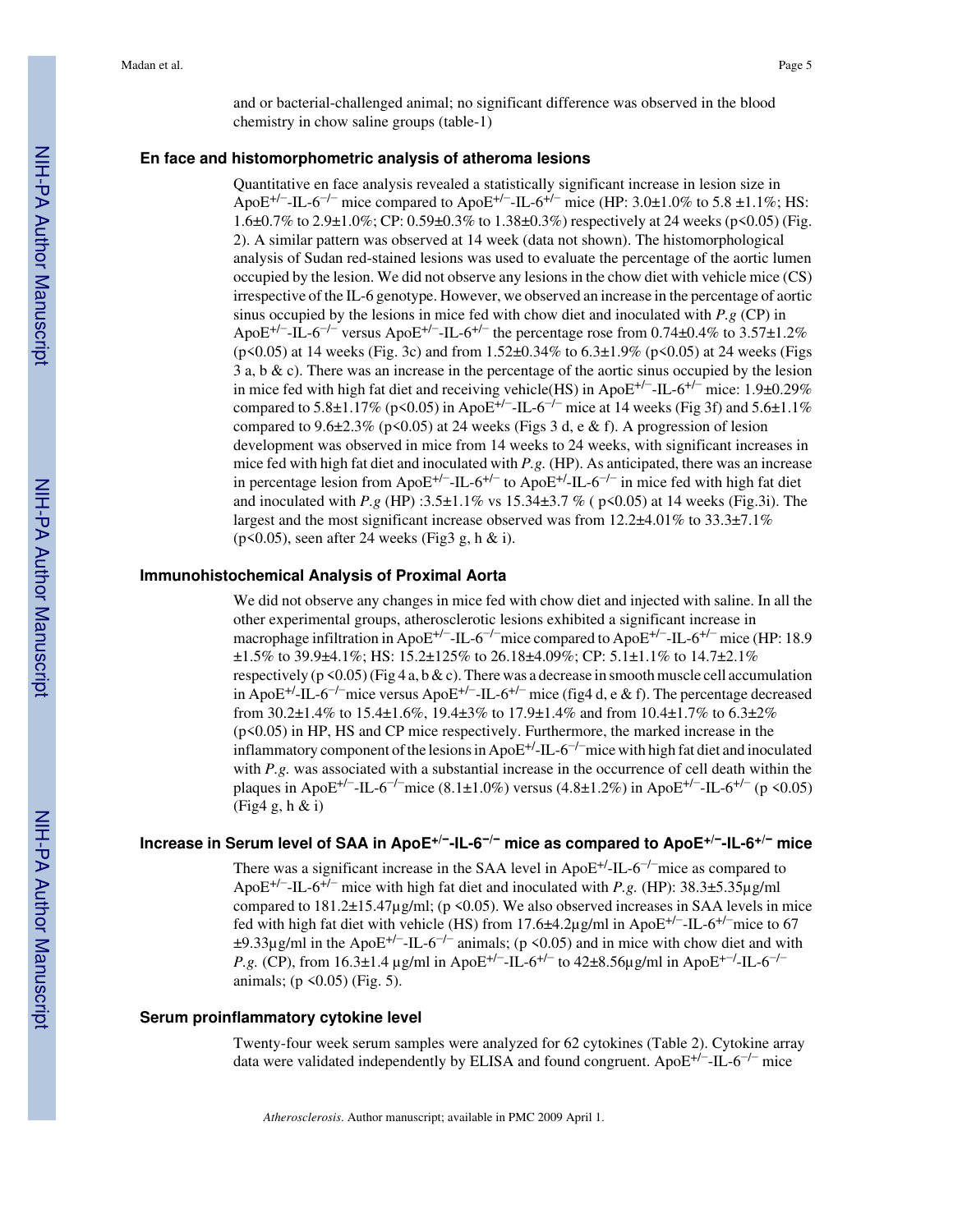displayed profound increases in most proinflammatory cytokines and chemokines, such as IL-1α, IL-1β, TNF- α, MCP-1, MCP-5, VEGF, L-Selectin, Π-Selectin, VCAM-1, TNFR-I, TNFR-II, M-CSF, and CD40 relative to ApoE+/−-IL-6+/− mice only in diet-and or bacterialchallenged animals; no significant difference was observed in the cytokine levels in chow saline groups. The most significant increase was seen in mice with high fat diet and inoculated with *P.g.* (HP). However, none of the groups demonstrated any changes in the anti-inflammatory cytokines such as IL-10 and IL-4. To validate the cytokine array data, selected cytokines (VCAM-1, L-Selectin, VEGF, MCP-1 and IL-10) were measured using the ELISA. The level of cytokines detected using ELISA was consistent with cytokine array data and representative data is shown in table 3.

#### **Total MMP-9 and TIMP-1 levels in serum and heart tissues**

Total MMP-9 levels increased significantly by 48%, 53% and 43% and TIMP-1 levels decreased significantly by 22%, 24% and 23% in ApoE+/−-IL-6−/− mice when compared to ApoE+/−-IL-6+/−mice in high fat diet inoculated with *P.g* ,high fat diet injected with vehicle and chow diet inoculated with *P.g* respectively; no significant difference was observed in the chow saline groups (fig-6). ELISA for protein levels in heart tissue exhibited similar results (data not shown).

#### **DISCUSSION**

The purpose of this investigation was to establish the role of IL-6 in inflammation and to test the hypothesis that blocking IL-6 signaling by genetic deletion alters the atherogenic process that can be enhanced by bacteria (*P. gingivalis*) or high fat diet in an Apo $E^{+/-}$  murine model. Both enface and histomorphometric data revealed a greater percentage of the aorta and aortic lumen being occupied by the atherosclerotic lesions in ApoE+/−-IL-6−/− mice. IL-6-deficient mice fed with high fat diet and inoculated with *P.g.* (HP) exhibited greater lesions compared to mice fed with high fat diet and receiving vehicle (HS) and mice fed with chow diet and inoculated with *P.g.* (CP).

Highly proteolytic organisms like *P.g.* possess important virulence factors (gingipains, fimbrillin peptides, capsule polysaccharides, lipopolysaccharides, outer membrane vesicles and proteases) which influence the balance between pro- and anti-inflammatory mediators  $^{29}$  and aggravate atherosclerosis <sup>15</sup>. Both the bacterial endotoxins and OxLDL  $^{30, 31}$  are known activators of cytokine cascades. These cytokines are typically released from stimulated mononuclear phagocytes and augment endothelial cell expression of many vascular cell adhesion molecules implicated in atherogenesis. By augmenting the expression of leukocyte adhesion molecules, bacterial infection and OxLDL could influence the crucial aspects of atherogenesis.

Classical risk factors for atherosclerosis are elevated total cholesterol and LDL and decreased HDL levels  $32, 33$ . In the present study IL-6-deficiency leads to an increase in the serum total cholesterol and LDL and decrease in HDL levels as compared to Apo $E^{+/-}$ - IL-6<sup>+/−</sup> mice only in diet-and or bacteria-challenged groups. No significant difference in serum total cholesterol, LDL and HDL levels were observed in chow saline groups irrespective of the IL-6 status. Furthermore, it is known that the hyperglycemia can lead to modification of macromolecules, such as forming advanced glycation end products (AGE). By engaging surface receptors such as RAGE (receptor for AGE), AGE-modified proteins can augment the production of proinflammatory cytokines and activate other inflammatory pathways in vascular endothelial cells and lead to increased atherosclerosis 34. Consistent with the current literature, our data demonstrate that high fat diet and/or *P.g.*, stimulated an elevation in serum glucose which in the absence of IL-6 amplified the atherosclerosis phenotype observed while chow saline animals did not exhibit serum glucose elevation irrespective of the IL-6 status. Altogether the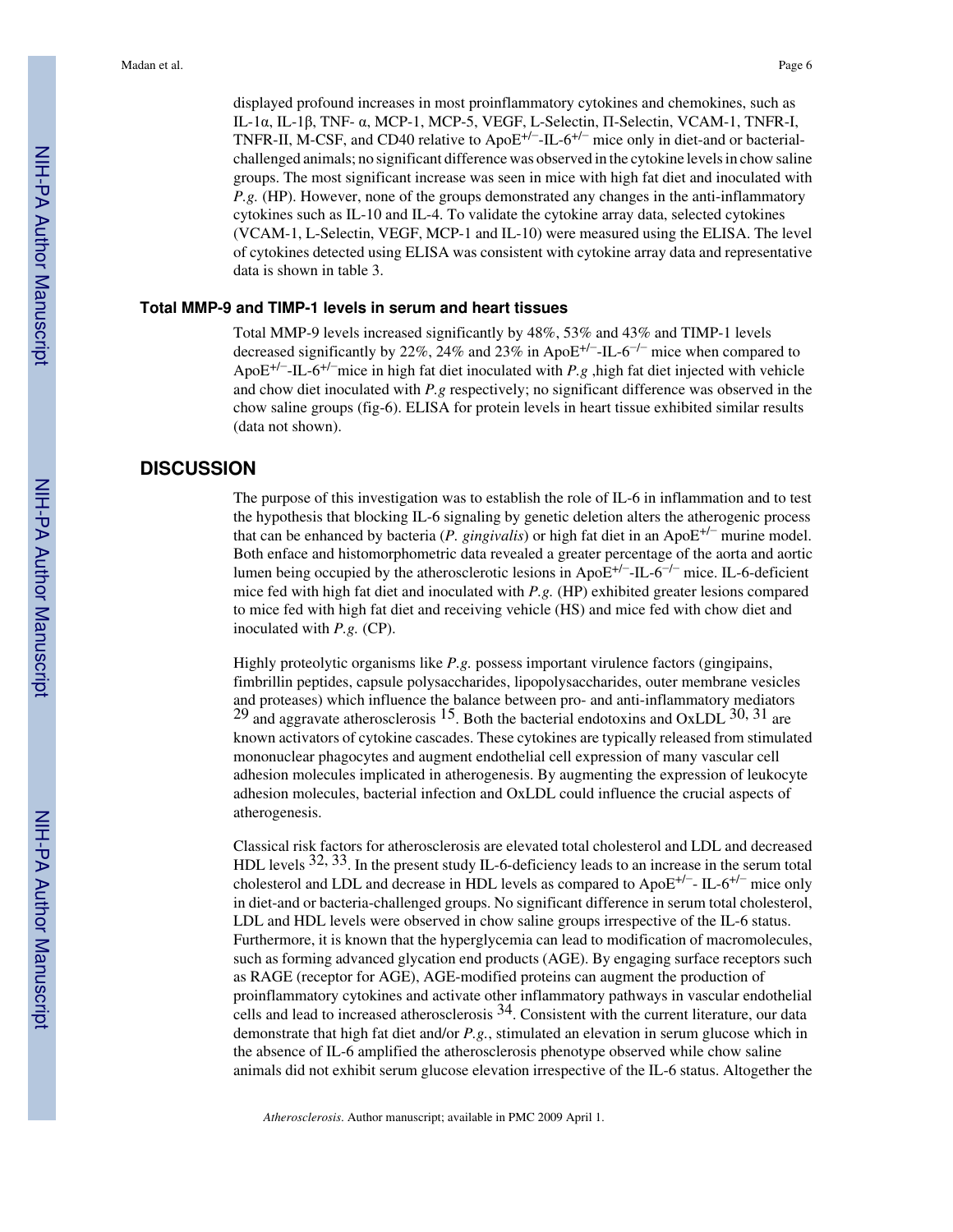present data strongly suggest that diet- and or bacterial exposure are responsible for the blood chemistry changes observed irrespective of the IL-6 status.

It has been shown that pro-atherosclerotic factors such as OxLDL, reactive oxygen species, high glucose, and inflammatory cytokines activate apoptotic pathways in cellular elements of the lesion  $35-37$ . Various studies have demonstrated that vulnerable or unstable plaques are rich in inflammatory cells and exhibit a substantial increase in apoptotic cell death leading to the formation of a highly thrombogenic lipid core  $38-40$ . Histological analysis of the proximal aorta with specific staining for smooth muscle cells, macrophages and tunnel positive apoptotic cells to determine plaque stability, demonstrated that the composition of advanced lesions was profoundly affected by bacteria-challenged IL-6-deficient mice. IL-6-deficient mice fed a high fat diet and/or inoculated with *P.g.* (HP) resulted in increased macrophage accumulation, decreased smooth muscle cell mass and increased apoptosis in lesion areas as compared to IL-6 heterozygote mice. Thus, we conclude that in wild type animals endogenous levels of IL-6 would contribute to the attenuation of the inflammatory process within the atherosclerotic lesions. This result shows also that high fat diet and/or *P.g.* may initiate the apoptotic pathway in various cellular elements of the plaque explaining the enhanced and unstable atherosclerotic lesions in the IL-6 deficient mice.

One of the earliest pathophysiological changes manifested after an inflammatory stimulus, is altered concentrations of certain plasma proteins synthesized by the liver. Although IL-6 serves as a major mediator, regulating the synthesis of most acute phase proteins, other cytokines such as TNF- $\alpha$  and IL-1 also regulate these proteins<sup>41</sup>. Our observation of significant increase in the SAA levels in IL-6 deficient mice may stem from TNF- $\alpha$  and IL-1 stimulation.

The evidence implicating cytokines as inflammatory mediators in atherosclerosis led us to survey cytokines to determine their involvement in atherosclerotic progression in ApoE<sup>+/−</sup>-IL-6<sup>-/−</sup> and ApoE<sup>+/−</sup>-IL-6<sup>+/−</sup> mice under various conditions. Increase in the serum levels of IL-1 α, IL-1 β, MCP-1, MCP-5, TNF-α, VEGF, VCAM-1, P-Selectin, and L-Selectin in IL-6 deficient mice fed with high fat diet and/or inoculated with *Pg* cannot be disregarded, as they play a critical role in progression of atherosclerosis 7, 18, 42.

It has been shown that peripheral blood levels of MMP's are elevated in unstable angina 43. Our observation that IL-6 may be involved in plaque stability, can be further explained by the reduced level of TIMP-1 in ApoE+/−-IL-6−/− compared to ApoE+/−-IL-6+/− mice as evidenced in serum and heart tissue. Indeed it is known that reduced TIMPs stimulate oxidative stress and promote gelatinolytic MMP activity in vivo thereby favoring unstable plaque<sup>44</sup>. The increased MMP activity observed during atherosclerotic plaque development and instability was shown to stem from an increased cytokine and growth factor-stimulated gene transcription, elevated zymogen activation and an imbalance in the MMP: TIMP ratio 45. Our data demonstrate an increase in MMP-9 and a decrease in TIMP-1 levels in serum and heart tissue of diet and/or *P.g* inoculated ApoE+/−-IL-6−/− mice compared to the ApoE+/−-IL-6+/− mice and suggest that IL-6 deficiency may shift the equilibrium of TIMP-1 and MMP-9 toward a more unbalanced MMP activation thereby promoting unstable atherosclerotic plaques.

Of most prominence was that, in stark contrast to proinflammatory cytokines, the levels of IL-10 in ApoE<sup>+/−</sup>-IL-6<sup>-/−</sup> mice were similar to those in ApoE<sup>+/−</sup>-IL-6<sup>+/−</sup> mice. This suggests that a balanced interplay between proinflammatory and anti-inflammatory mediators (IL-6 and IL-10) may be involved in the perpetuation of atherosclerosis within the vessel wall, and may modulate the development of atherosclerotic plaques. The mechanism may involve recruiting inflammatory cells to the plaque which implies that one function of IL-6 is to suppress the level of proinflammatory cytokines without compromising the level of anti-inflammatory cytokines.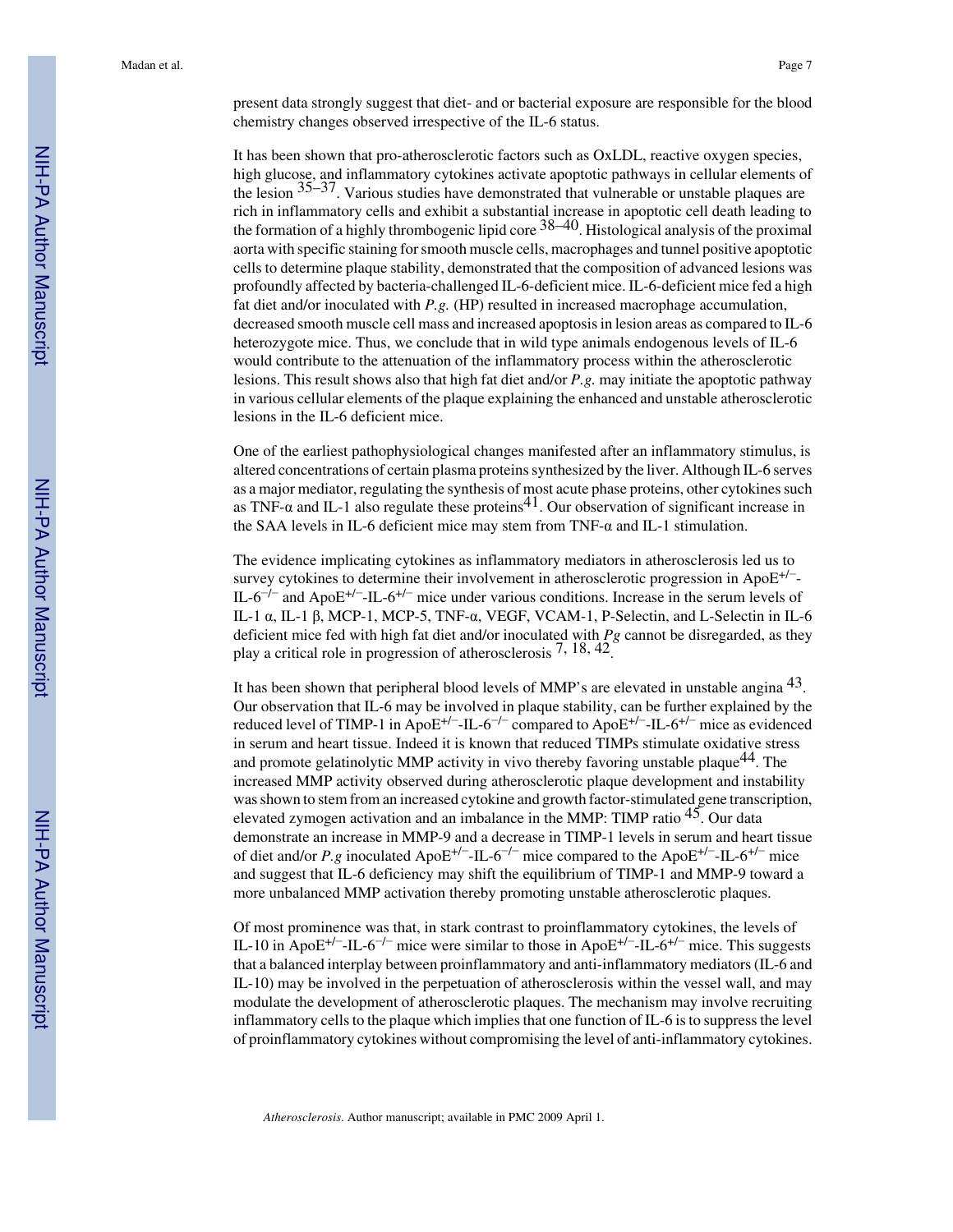## **Conclusions**

Lifetime deficiency of IL-6 in the  $ApoE^{+/-}$  murine model results not only in enhanced but also unstable atherosclerotic lesion formation, both in response to a high fat diet and/or weekly challenge with live *P.g.* IL-6 is suggested to have an atheroprotective role in diet-and/or bacteria-challenged animals.

#### **Acknowledgments**

This study was supported by National Institutes of Health grants #RO1 HL 76801 (to S. Amar)

## **REFERENCES**

- 1. Ross R. Atherosclerosis--an inflammatory disease. N Engl J Med 1999;340:115–126. [PubMed: 9887164]
- 2. Epstein SE, Zhou YF, Zhu J. Infection and atherosclerosis: emerging mechanistic paradigms. Circulation 1999;100:e20–e28. [PubMed: 10421626]
- 3. Doron Aronson; Rayfield, Elliot J. How hyperglycemia promotes atherosclerosis: molecular mechanism. Cardiovascular Diabetology 2002:1475–2840.
- 4. Alvaro-Gonzalez LC, Freijo-Guerrero MM, Sadaba-Garay F. Inflammatory mechanisms, arteriosclerosis and ischemic stroke: clinical data and perspectives. Rev Neurol 2002;35:452–462. [PubMed: 12373680]
- 5. Gerrity RG. The role of the monocyte in atherogenesis: II. Migration of foam cells from atherosclerotic lesions. American Journal of Pathology 1981;103:191–200. [PubMed: 7234962]
- 6. Ross R. The pathogenesis of atherosclerosis :a perspective for the 1990s. Nature 1993;362:801–809. [PubMed: 8479518]
- 7. Gosling J, Slaymaker S, Gu L, Tseng S, Zlot CH, Young SG, Rollins BJ, Charo IF. MCP-1 deficiency reduces susceptibility to atherosclerosis in mice that overexpress human apolipoprotein B. J Clin Invest 1999;103:773–778. [PubMed: 10079097]
- 8. Uichi Ikeda MD PhD, Takayuki Ito MD, Kazuyuki Shimada MD PhD. Interleukin-6 and Acute Coronary Syndrome. Clin. Cardiol 2001;24:701–704. [PubMed: 11714126]
- 9. Yudkin JS, Kumari M, Humphries SE, Mohamed-Ali V. Inflammation, obesity, stress and coronary heart disease: is interleukin-6 the link? Atherosclerosis 2000;148:209-214. [PubMed: 10657556]
- 10. Fattori E, Cappelletti M, Costa P, Sellitto C, Cantoni L, Carelli M, Faggioni R, Fantuzzi G, Ghezzi P, Poli V. Defective inflammatory response in interleukin 6-deficient mice. J. Exp. Med 1994;180:1243–1250. [PubMed: 7931061]
- 11. Ruzek MC, Miller AH, Opal SM, Pearce BD, Biron CA. Characterization of Early Cytokine Responses and an Interleukin (IL)-6-dependent Pathway of Endogenous Glucocorticoid Induction during Murine Cytomegalovirus Infection. J. Exp. Med 1997;185:1185–1192. [PubMed: 9104805]
- 12. Xing Z, Gauldie J, Cox G, Baumann H, Jordana M, Lei X-F, Achong MK. IL-6 Is an Antiinflammatory Cytokine Required for Controlling Local or Systemic Acute Inflammatory Responses. J. Clin. Invest 1998;101:311–320. [PubMed: 9435302]
- 13. Schieffer B, Selle T, Hilfiker A, Hilfiker-Kleiner D, Grote K, Tietge UJF, Trautwein C, Luchtefeld M, Schmittkamp C, Heeneman S, Daemen MJAP, Drexler H. Impact of Interleukin-6 on Plaque Development and Morphology in Experimental Atherosclerosis. Circulation 2004;110:3493–3500. [PubMed: 15557373]
- 14. Huber SA, Sakkinen P, Conze D, Hardin N, Tracy R. Interleukin-6 Exacerbates Early Atherosclerosis in Mice. Arterioscler Thromb Vasc Biol 1999;19:2364–2367. [PubMed: 10521365]
- 15. Li L, Messas E, Batista EL Jr, Levine RA, Amar S. Porphyromonas gingivalis infection accelerates the progression of atherosclerosis in a heterozygous apolipoprotein E-deficient murine model. Circulation 2002;105:861–867. [PubMed: 11854128]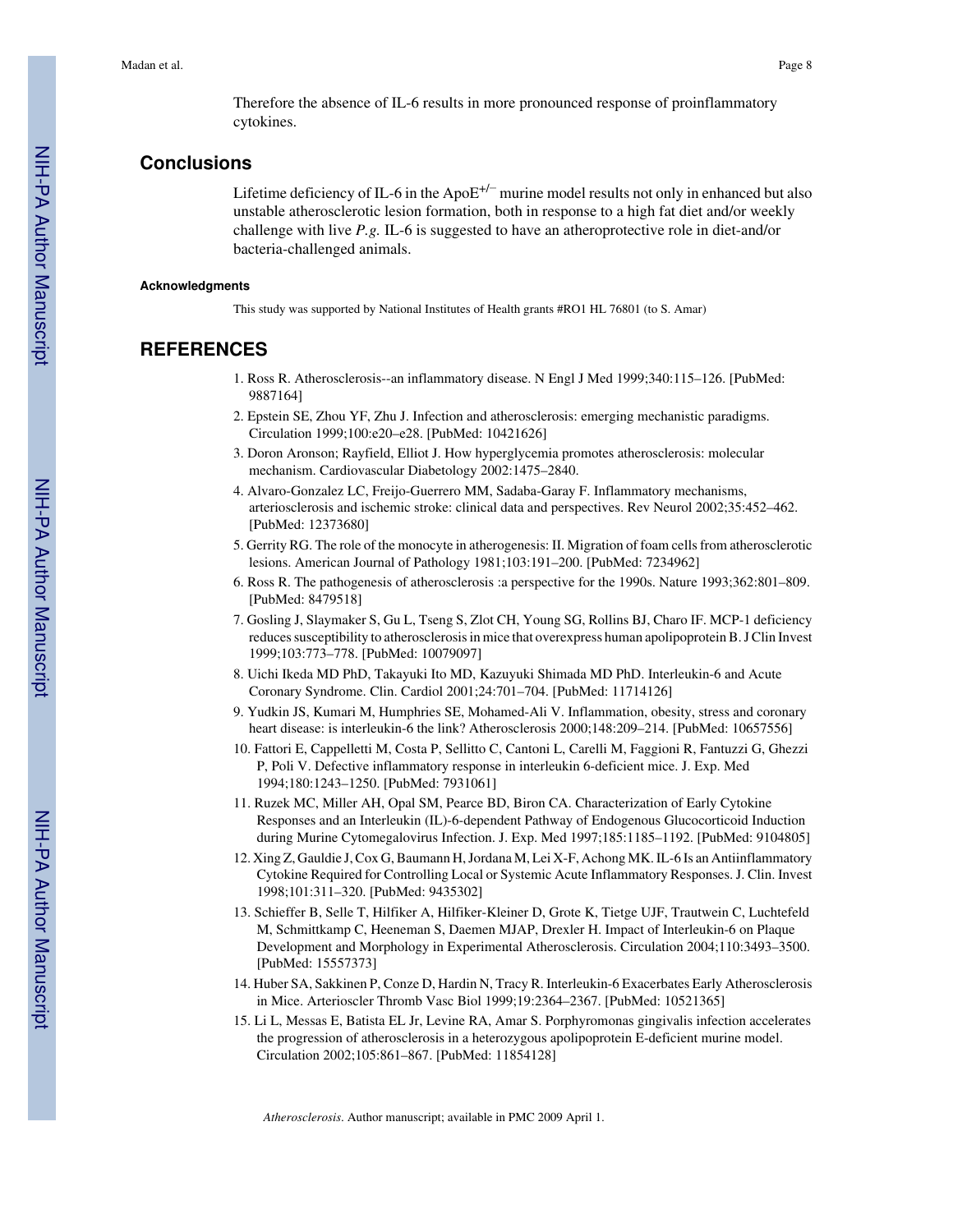- 16. Pussinen PJ, Mattila K. Periodontal infections and atherosclerosis: mere associations? Curr Opin Lipidol 2004;15:583–588. [PubMed: 15361795]
- 17. Genco R, Offenbacher S, Beck J. Periodontal disease and cardiovascular disease: epidemiology and possible mechanisms. J Am Dent Assoc 2002;133:14S–22S. [PubMed: 12085720]
- 18. Chi H, Messas E, Levine RA, Graves DT, Amar S. Interleukin-1 receptor signaling mediates atherosclerosis associated with bacterial exposure and/or a high-fat diet in a murine apolipoprotein E heterozygote model: pharmacotherapeutic implications. Circulation 2004;110:1678–1685. [PubMed: 15353494]
- 19. Bhanji SWB, Sheller B, Elwood T, Mancl L. Transient bacteremia induced by toothbrushing a comparison of the Sonicare toothbrush with a conventional toothbrush. Pediatr Dent 2002 Jul–Aug; 24:295–299. [PubMed: 12212870]
- 20. Elhage R, Clamens S, Besnard S, Mallat Z, Tedgui A, Arnal JF, Maret A, Bayard F. Involvement of interleukin-6 in atherosclerosis but not in the prevention of fatty streak formation by 17[beta] estradiol in apolipoprotein E-deficient mice. Atherosclerosis 2001;156:315–320. [PubMed: 11395027]
- 21. Wank HALM, Rose LF, Cohen DW. A quantitative measurement of bacteremia and its relationship to plaque control. J Periodontol 1976 Dec;47:683–686. [PubMed: 1069120]
- 22. Sukovich DA, Kauser K, Shirley FD, DelVecchio V, Halks-Miller M, Rubanyi GM. Expression of Interleukin-6 in Atherosclerotic Lesions of Male ApoE-Knockout Mice : Inhibition by 17β-Estradiol. Arterioscler Thromb Vasc Biol 1998;18:1498–1505. [PubMed: 9743240]
- 23. Palinski W, Ord VA, Plump AS, Breslow JL, Steinberg D, Witztum JL. ApoE-deficient mice are a model of lipoprotein oxidation in atherogenesis. Demonstration of oxidation-specific epitopes in lesions and high titers of autoantibodies to malondialdehyde-lysine in serum. Arterioscler Thromb 1994;14:605–616. [PubMed: 7511933]
- 24. Madan M, Bishayi B, Hoge M, Messas E, Amar S. Doxycycline affects diet- and bacteria-associated atherosclerosis in an ApoE heterozygote murine model: Cytokine profiling implications. Atherosclerosis 2007;190:62–72. [PubMed: 16563401]
- 25. Plump AS, Smith JD, Hayek T, Aalto-Setala K, Walsh A, Verstuyft JG, Rubin EM, Breslow JL. Severe hypercholesterolemia and atherosclerosis in apolipoprotein E-deficient mice created by homologous recombination in ES cells. Cell 1992;71:343–353. [PubMed: 1423598]
- 26. Mallat Z, Corbaz A, Scoazec A, Graber P, Alouani S, Esposito B, Humbert Y, Chvatchko Y, Tedgui A. Interleukin-18/Interleukin-18 Binding Protein Signaling Modulates Atherosclerotic Lesion Development and Stability. Circ Res 2001;89:41e–45e.
- 27. Lu H, Raptis M, Black E, Stan M, Amar S, Graves DT. Influence of Diabetes on the Exacerbation of an Inflammatory Response in Cardiovascular Tissue. Endocrinology 2004;145:4934–4939. [PubMed: 15284196]
- 28. Kadokami T, McTiernan CF, Kubota T, Frye CS, Feldman AM. Sex-related survival differences in murine cardiomyopathy are associated with differences in TNF-receptor expression. J. Clin. Invest 2000;106:589–597. [PubMed: 10953034]
- 29. Kantarci A, Van Dyke TE. Neutrophil-mediated host response to Porphyromonas gingivalis. J Int Acad Periodontol 2002;4:119–125. [PubMed: 12670091]
- 30. Hulthe J, Fagerberg B. Circulating oxidized LDL is associated with subclinical atherosclerosis development and inflammatory cytokines (AIR Study). Arterioscler Thromb Vasc Biol 2002;22:1162–1167. [PubMed: 12117732]
- 31. Zhou Q, Desta T, Fenton M, Graves DT, Amar S. Cytokine Profiling of Macrophages Exposed to Porphyromonas gingivalis, Its Lipopolysaccharide, or Its FimA Protein. Infect. Immun 2005;73:935– 943. [PubMed: 15664935]
- 32. Ross R, Glomset JA. The pathogenesis of atherosclerosis (second of two parts). N Engl J Med 1976;295:420–425. [PubMed: 778621]
- 33. Ross R, Glomset JA. The pathogenesis of atherosclerosis (first of two parts). N Engl J Med 1976;295:369–377. [PubMed: 819830]
- 34. Schmidt AM, Yan SD, Wautier J-L, Stern D. Activation of Receptor for Advanced Glycation End Products : A Mechanism for Chronic Vascular Dysfunction in Diabetic Vasculopathy and Atherosclerosis. Circ Res 1999;84:489–497. [PubMed: 10082470]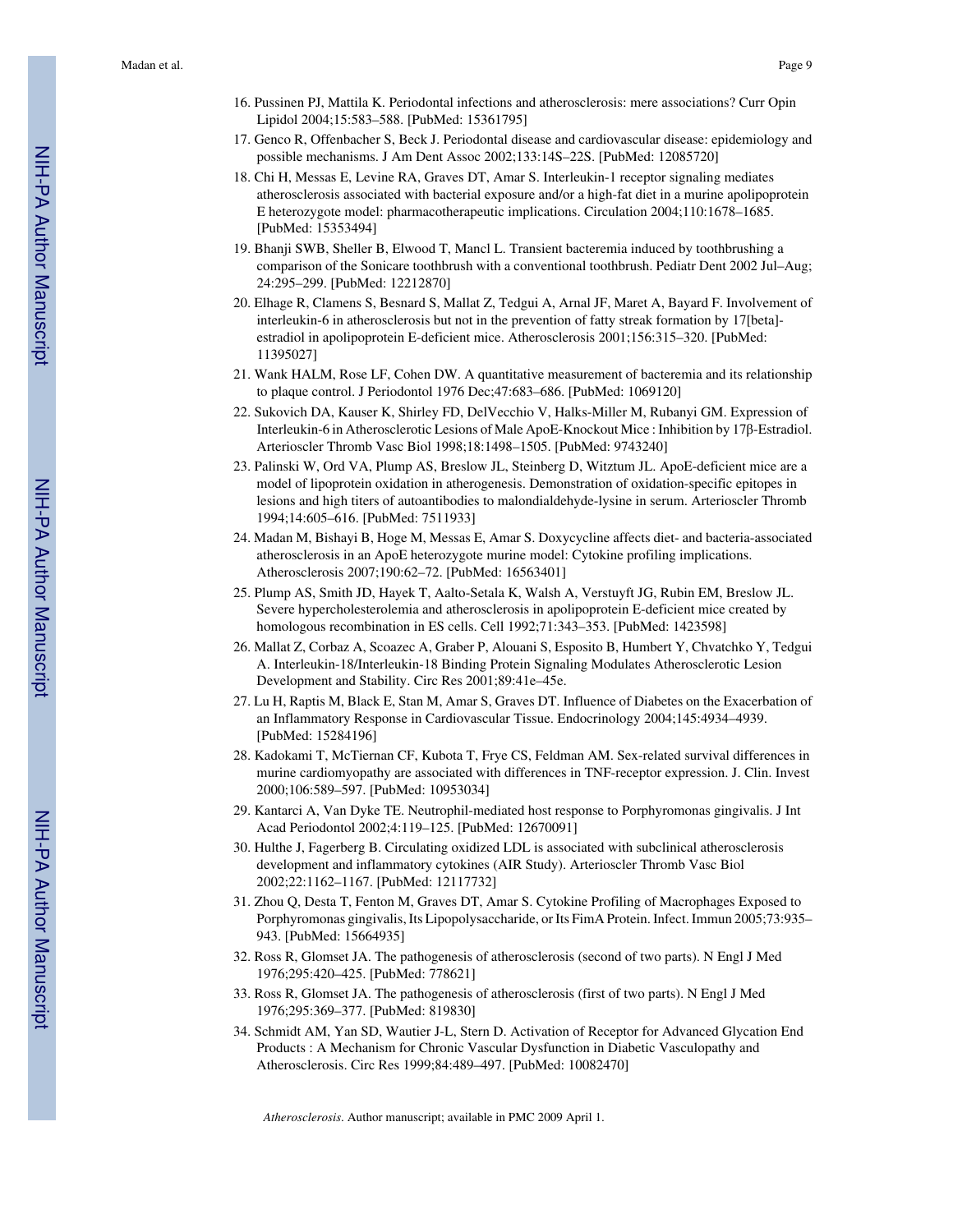- 35. Dimmeler S, Hermann C, Zeiher AM. Apoptosis of endothelial cells. Contribution to the pathophysiology of atherosclerosis? Eur Cytokine Netw 1998;9:697–698. [PubMed: 9889419]
- 36. Hegyi L, Hardwick SJ, Siow RC, Skepper JN. Macrophage death and the role of apoptosis in human atherosclerosis. J Hematother Stem Cell Res 2001;10:27–42. [PubMed: 11276357]
- 37. Scheidegger KJ, James RW, Delafontaine P. Differential Effects of Low Density Lipoproteins on Insulin-like Growth Factor-1 (IGF-1) and IGF-1 Receptor Expression in Vascular Smooth Muscle Cells. J. Biol. Chem 2000;275:26864–26869. [PubMed: 10862615]
- 38. Davies MJ. The Composition of Coronary-Artery Plaques. N Engl J Med 1997;336:1312–1314. [PubMed: 9113937]
- 39. Virmani R, Kolodgie FD, Burke AP, Farb A, Schwartz SM. Lessons From Sudden Coronary Death : A Comprehensive Morphological Classification Scheme for Atherosclerotic Lesions. Arterioscler Thromb Vasc Biol 2000;20:1262–1275. [PubMed: 10807742]
- 40. Mallat Z, Hugel B, Ohan J, Leseche G, Freyssinet J-M, Tedgui A. Shed Membrane Microparticles With Procoagulant Potential in Human Atherosclerotic Plaques : A Role for Apoptosis in Plaque Thrombogenicity. Circulation 1999;99:348–353. [PubMed: 9918520]
- 41. Darlington GJ, Wilson DR, Revel M, Kelly JH. Response of liver genes to acute phase mediators. Ann N Y Acad Sci 1989;557:310–315. [PubMed: 2472091]discussion 315–316
- 42. Johnson-Tidey RR, McGregor JL, Taylor PR, Poston RN. Increase in the adhesion molecule P-selectin in endothelium overlying atherosclerotic plaques. Coexpression with intercellular adhesion molecule-1. Am J Pathol 1994;144:952–961. [PubMed: 7513951]
- 43. Hisashi Kai HI, Hideo Yasukawa, Mamiko Kai, Yukihiko Seki, FumitakaKuwahara, Takafumi Ueno, Kenzo Sugi, Tsutomu Imaizumi. Peripheral blood levels of matrix metalloproteases-2 and -9 are elevated in patients with acute coronary syndromes. J. Am. Coll. Cardiol 1998;32:368–372. [PubMed: 9708462]368–372
- 44. Pawlak K, Pawlak D, Mysliwiec M. Extrinsic coagulation pathway activation and metalloproteinase-2/TIMPs system are related to oxidative stress and atherosclerosis in hemodialysis patients. Thromb Haemost 2004;92:646–653. [PubMed: 15351863]
- 45. Xu X-P, Meisel SR, Ong JM, Kaul S, Cercek B, Rajavashisth TB, Sharifi B, Shah PK. Oxidized Low-Density Lipoprotein Regulates Matrix Metalloproteinase-9 and Its Tissue Inhibitor in Human Monocyte-Derived Macrophages. Circulation 1999;99:993–998. [PubMed: 10051290]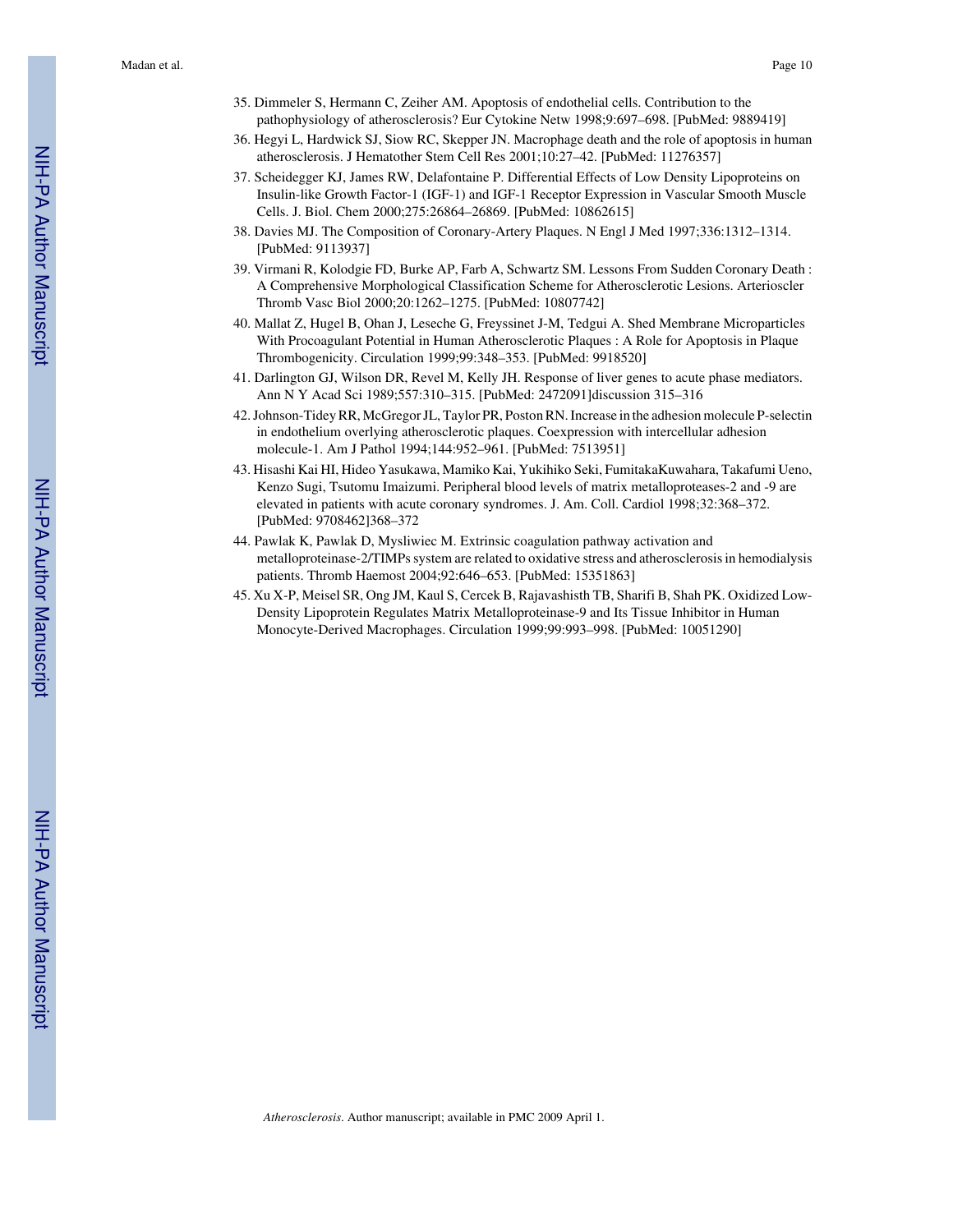

#### **Figure 1.**

Four week old ApoE<sup>+/</sup>-IL-6<sup>-/-</sup> and ApoE<sup>+/</sup>-IL-6<sup>+/-</sup> mice fed either HFD or regular chow diet for 6 weeks were divided into 4 groups {Group 1 was fed a standard chow diet and inoculated with 50 $\mu$ l vehicle (CS) (normal saline); Group 2 was fed a standard chow diet and inoculated with 50 $\mu$ l (10<sup>7</sup>CFU) *P.g.*(CP); Group 3 was fed high fat diet and inoculated with 50 $\mu$ l vehicle (HS) (normal saline); Group 4 was fed high fat diet and inoculated with  $50\mu$ l (10<sup>7</sup>CFU) *P.g.* (HP)}. All groups were divided in two sets for testing two time points of 14 weeks (set-1) and 24 weeks (set-2) post inoculation in this study. In summary mice from set-1 received 14 tail vein injections of either vehicle or *P.g.* once weekly and set-2 received 24 tail vein injections of either vehicle or P.g. once weekly.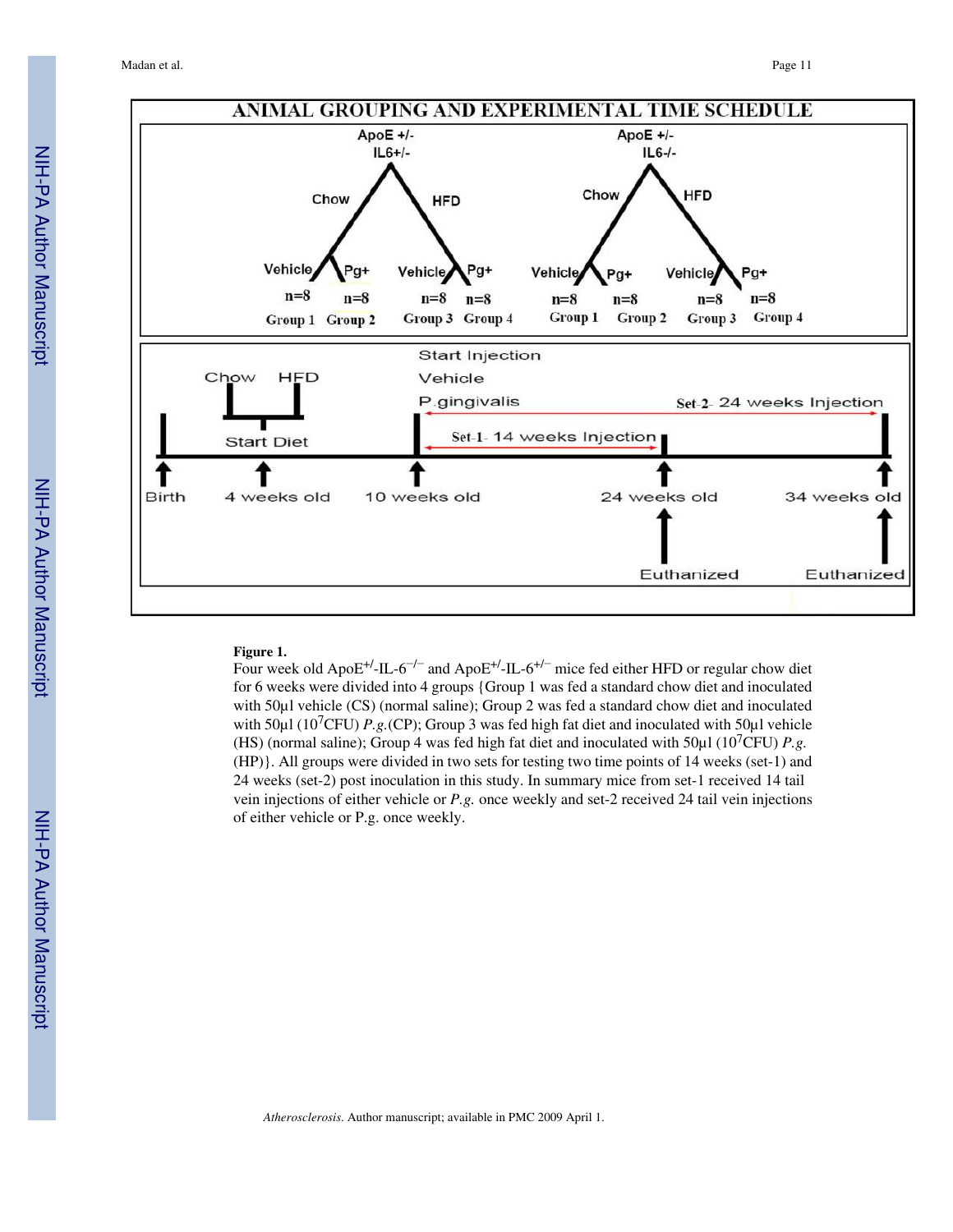Madan et al. Page 12



#### **Figure 2.**

En face analysis: percentage of aortic surface area covered by lesions in chow-fed or HFD groups for 2 genetic background mouse groups (ApoE<sup>+/−</sup>-IL-6<sup>-/−</sup> and ApoE<sup>+/−</sup>-IL-6<sup>+/−</sup>) inoculated with *P gingivalis* or vehicle for 24 weeks. Values represent mean±SD, \*p <0.05 for ApoE<sup>+/−</sup>-IL-6<sup>-/−</sup>mice as compared to ApoE<sup>+/−</sup>-IL-6<sup>+/−</sup> mice in same condition on same diet. Abbreviations are as defined in text.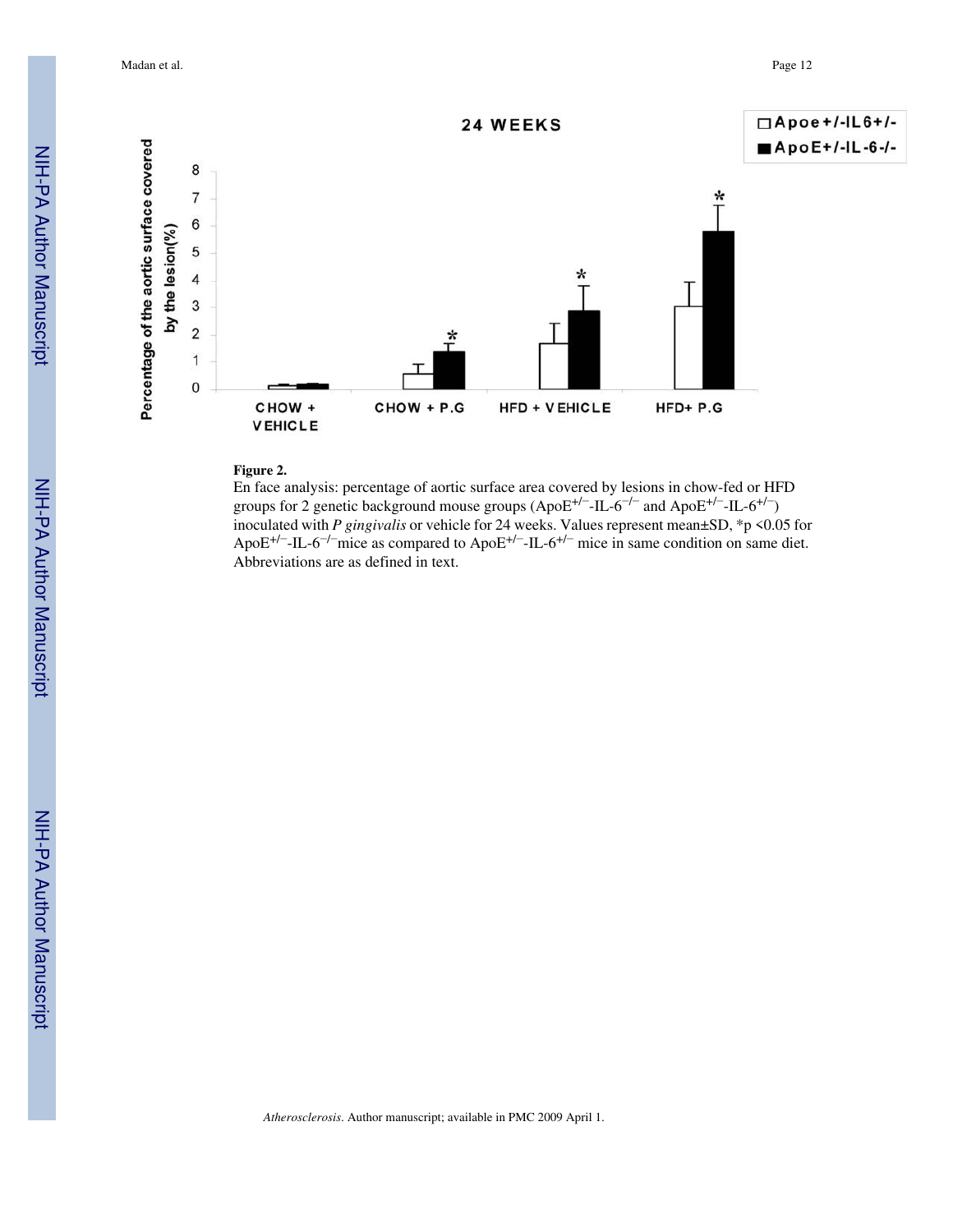Madan et al. **Page 13** Page 13



#### **Figure 3.**

Microscopic cross sections (10  $\mu$ m) of the proximal aortic root were stained with sudan and counterstained with hematoxylin to reveal lipid deposition and quantified by digital morphometry for both ApoE<sup>+/−</sup>- IL-6<sup>-/−</sup> mice and ApoE<sup>+/−</sup>-IL-6<sup>+/−</sup> mice maintained on standard chow diet and inoculated weekly with *Pg* (CP)(fig-3c), on high fat diet and inoculated weekly with vehicle (HS)( (normal saline) fig-3f) and on high fat diet and inoculated weekly with *P.g.*(HP)( fig-3i). The data is presented as percentage of total lumen of the proximal aorta occupied by lesions at 14 weeks and 24 weeks. Values represent mean±SD, \*p <0.05 for ApoE<sup>+/−</sup>-IL-6<sup>-/−</sup>mice as compared to ApoE<sup>+/−</sup>-IL-6<sup>+/−</sup> mice in same condition on same diet. Abbreviations are as defined in text. Photomicrographs shown are representative images used to obtain the data presented in (Fig-3c, 3f & 3i), of proximal aortic lesions in Apo $E^{+/-}$ IL6+/− and ApoE+/−-IL-6−/− mice maintained on standard chow diet and inoculated weekly *Pg* (CP)(fig-3a & 3b), on high fat diet and inoculated weekly with vehicle(normal saline) (HS) (fig-3d & 3e) and on high fat diet and inoculated weekly with *P.g.*(HP) ( fig-3g & 3h) for 24 weeks. Original magnifications 20X. Scale bar represents 0.5mm.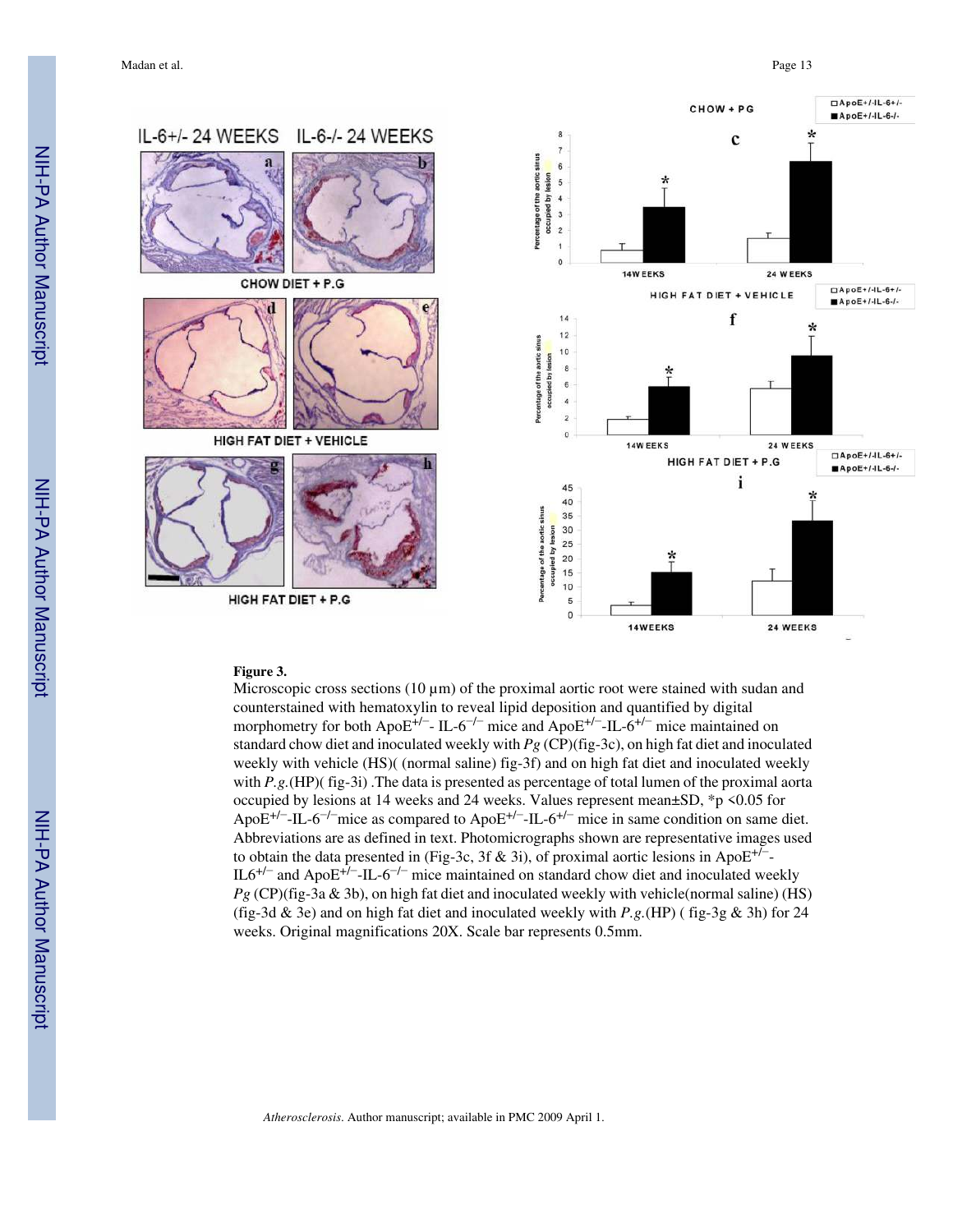

#### **Figure 4.**

Representative photomicrographs show immunostained sections of macrophage infiltration (MOMA-2 red staining) (fig-4a & 4b), smooth muscle cell( $\alpha$ -SMA red staining) (fig-4d & 4e) and TUNEL positive cells (green spots coinciding with nuclear stain DAPI)(fig 4g & 4h) in atherosclerotic plaques from the aortic sinus of ApoE+/−-IL6+/− and ApoE+/−-IL-6−/− mice maintained on high fat diet and inoculated weekly with *P.g* (HP) for 24 weeks. Quantitative computer-assisted image analysis(as described in material and methods) was used to determine the percentage of macrophage-positive areas (fig-4c),smooth muscle cell area(fig-4f) and TUNEL/DAPI positive cells(fig-4i) in proximal aortic lesions in ApoE+/−-IL6+/− and ApoE<sup>+/−</sup>-IL-6<sup>-/−</sup> mice of all the groups at 24 weeks. Data represent mean  $\pm$  SD. \*p<0.05. Original magnifications 100X. Abbreviations are defined in the text. Scale bar represents 0.5mm.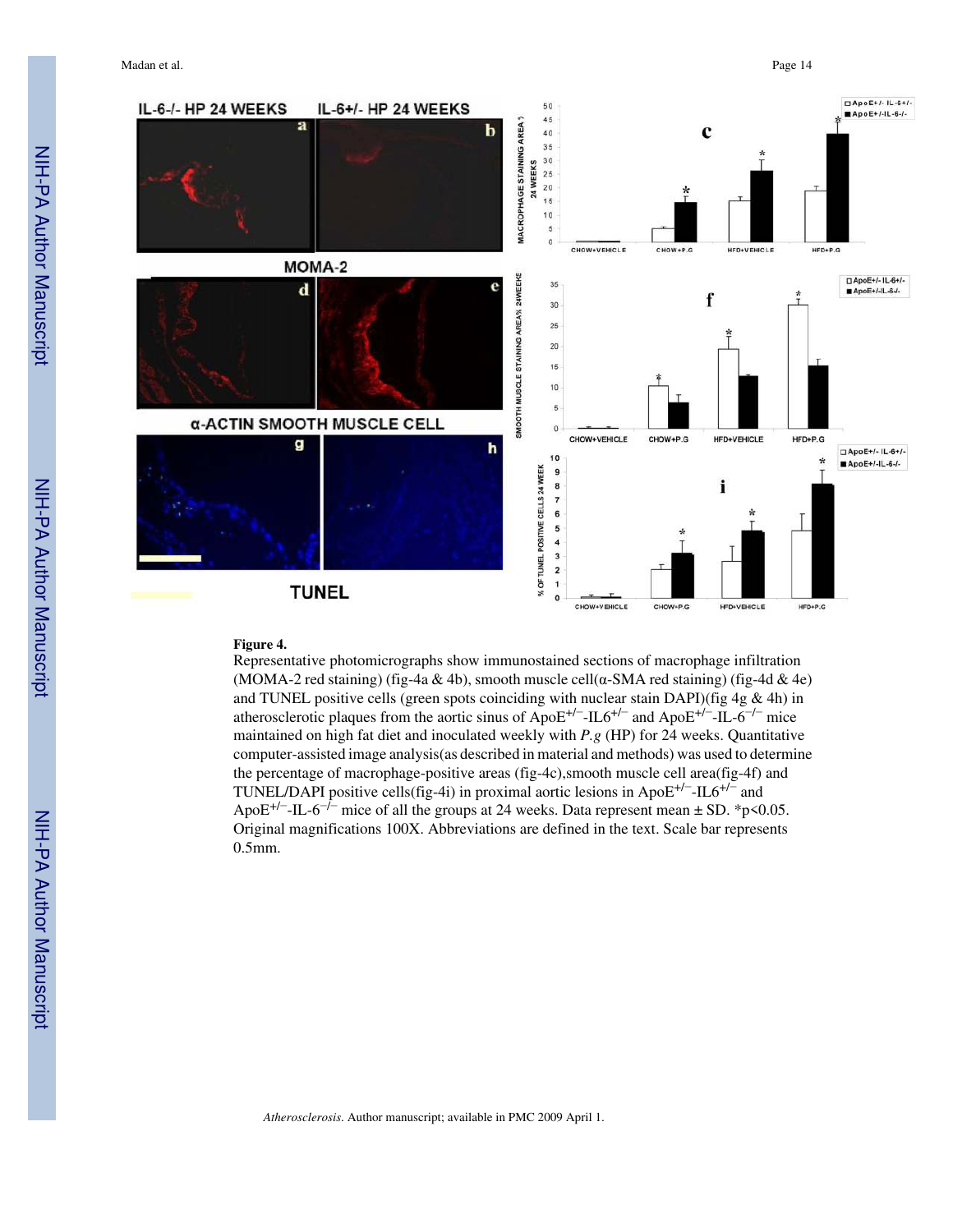Madan et al. Page 15



#### **Figure 5.**

SAA levels in 24 weeks post inoculation serum samples as determined by ELISA. Data represent mean  $\pm$  SD. \*p<0.05. Abbreviations are as defined in the text.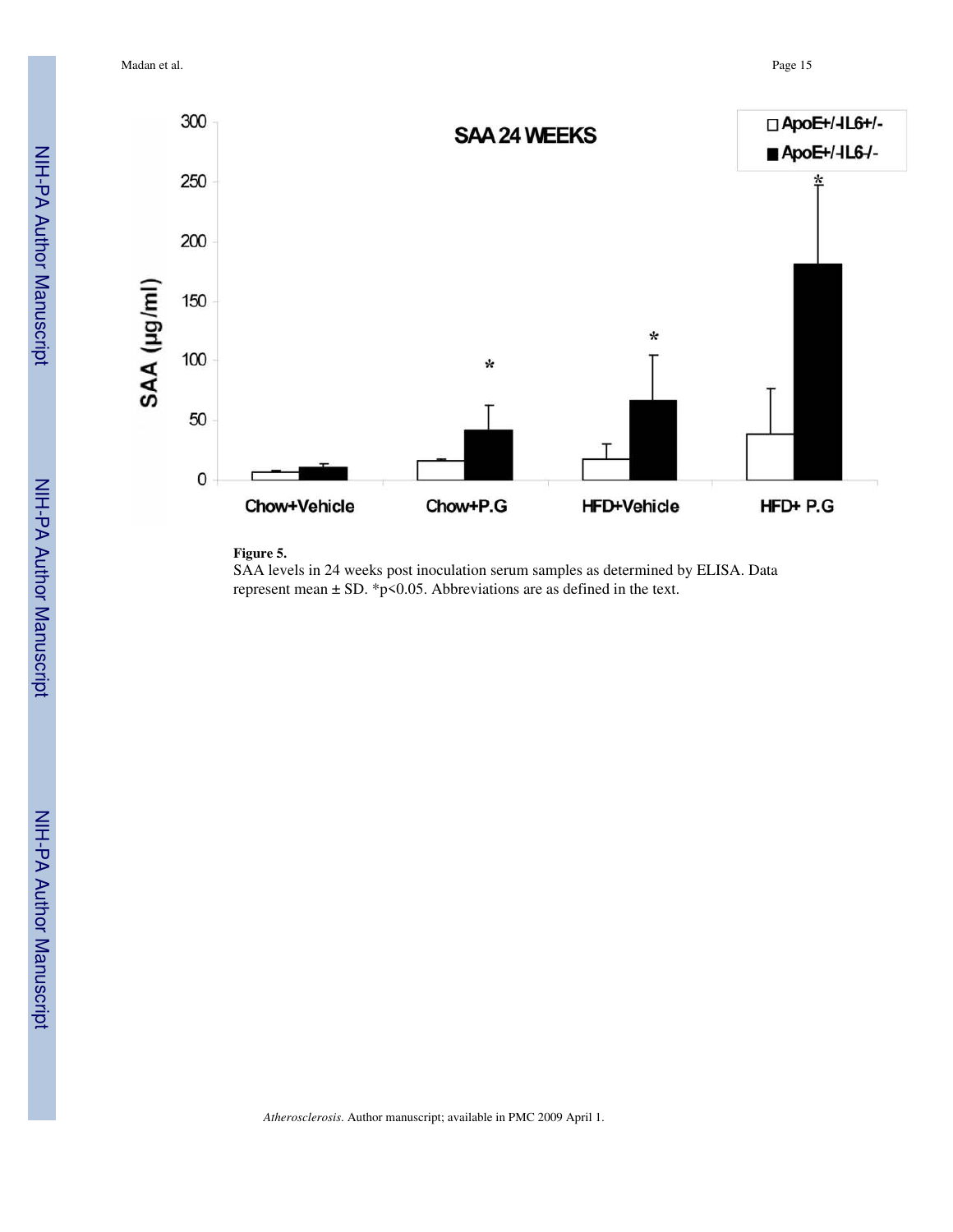Madan et al. Page 16



**Figure 6.**

Level of total MMP-9(6a; ng/ml) and TIMP-1(6b; ng/ml) assessed in serum at 24 week by ELISA. Data represent mean  $\pm$  SD\*p< 0.05.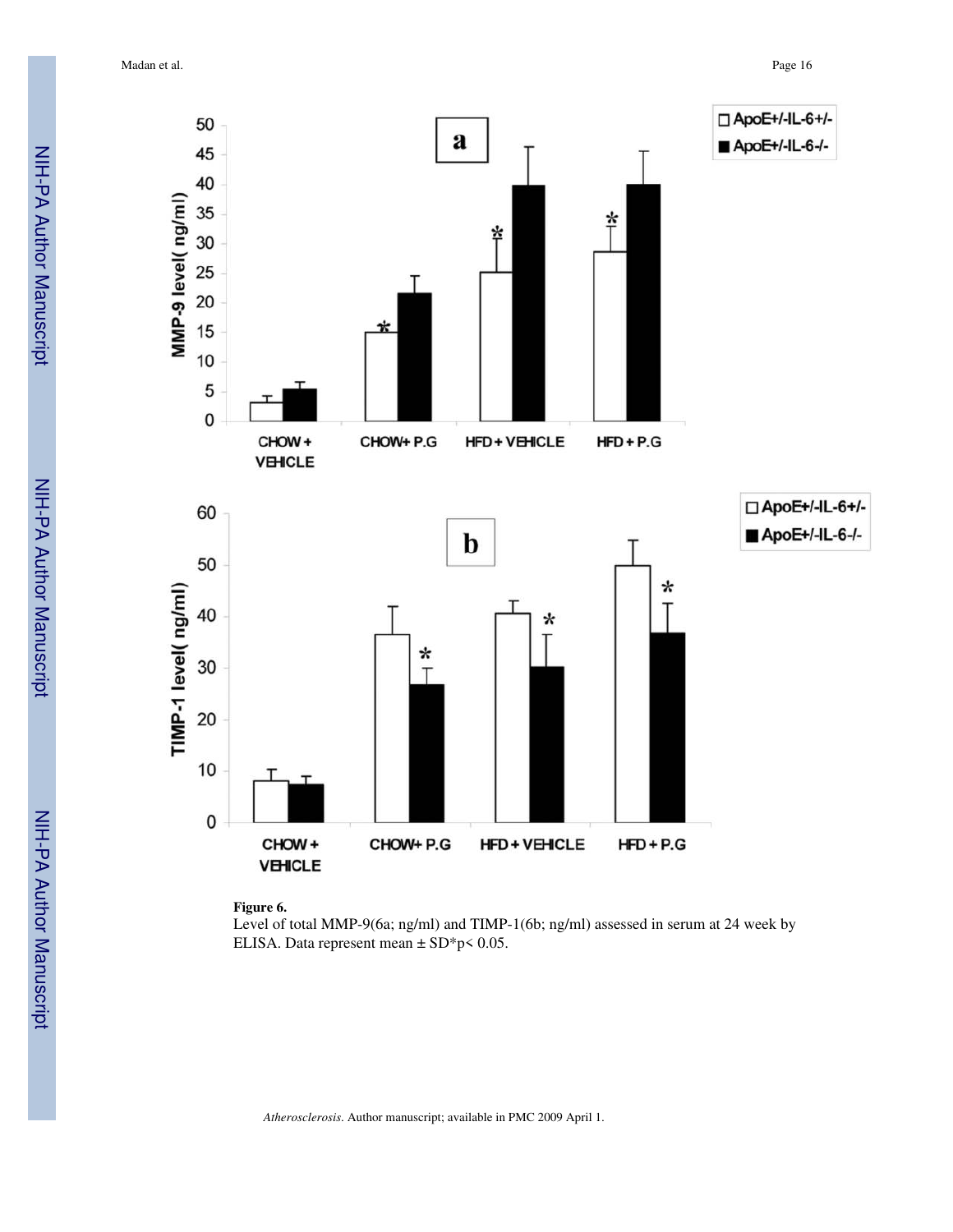|                                                                                                                                                                                | $\bf{ApoE}^{+'}$ -IL- $\bf{6}^{+'}$                                                 | $\bf{ApoE}^{+'-}IL\text{-}6^{+'-}$                                                  |                                         | $\bf{ApoE}^{+/-}$ -IL- $\bf{6}^{+/-}$                                               | $\bf{ApoE}^{+'-}IL\text{-}6^{+'-}$                                                   |                                    |
|--------------------------------------------------------------------------------------------------------------------------------------------------------------------------------|-------------------------------------------------------------------------------------|-------------------------------------------------------------------------------------|-----------------------------------------|-------------------------------------------------------------------------------------|--------------------------------------------------------------------------------------|------------------------------------|
| 1. Serum lipids and glucose level in mice fed with                                                                                                                             |                                                                                     | h chow diet and receiving vehicle (normal saline)                                   |                                         |                                                                                     |                                                                                      |                                    |
| Duration (weeks)                                                                                                                                                               | $\overline{4}$                                                                      | $\overline{4}$                                                                      | ₩<br>P value                            | $\overline{24}$                                                                     | $\overline{z}$                                                                       | P values $\hspace{0.1mm}^*$        |
| Total cholesterol (mg/dl)<br>Number of mice (n)<br>Glucose (mg/dl)<br>HDL (mg/dl)<br>LDL (mg/dl)<br>Weight (g)                                                                 | $180.2 \pm 12$<br>$78.5 \pm 12$<br>28.1±4<br>$34 + 12$<br>$41 \pm 7$<br>$\infty$    | $198.2 \pm 11$<br>87.9±14<br>$29.3 + 5$<br>$28 + 5$<br>46±4<br>${}^{\circ}$         | 905888                                  | 195.8±10<br>$91.4 \pm 16$<br>48.5±11<br>$35.3 + 5$<br>$30.3 + 4$<br>$\infty$        | $205 \pm 15$<br>54.1±9<br>$93.3 + 3$<br>$31.3 \pm 2$<br>$30\pm8$                     | $\frac{5000}{5000}$<br>50.08       |
| 2. Serum lipids and glucose level in mice fed with chow diet and receiving P. gingivalis                                                                                       |                                                                                     |                                                                                     |                                         |                                                                                     |                                                                                      |                                    |
| Duration (weeks)                                                                                                                                                               | $\overline{4}$                                                                      | $\overline{4}$                                                                      | $P$ value $^\ast$                       | $\overline{24}$                                                                     | $\overline{24}$                                                                      | ⋇<br>P value                       |
| Weight $(g)$<br>Total cholesterol $(mg/dl)$<br>Number of mice (n)<br>Glucose (mg/dl)<br>HDL (mg/dl)<br>LDL (mg/dl)                                                             | 201.1±13<br>52±6<br>93.3±5<br>$30.1 + 4$<br>$67+9$<br>$\infty$                      | 258.9±18<br>$115.9 \pm 12$<br>48.9±5<br>$31.1 \pm 2$<br>$69 + 3$                    | 38<br>000<br>0000                       | 31.7±3<br>264.6±10<br>$19.3 \pm 16$<br>59.9±8<br>$56 + 4$<br>$\infty$               | $331.6 \pm 1$<br>84.5±11<br>$133 + 10$<br>$40.6 + 9$<br>$31.0\pm3$<br>$\infty$       | 8888<br>8888                       |
| 3. Serum lipids and glucose level in mice fed with                                                                                                                             |                                                                                     | h high fat diet and receiving vehicle (normal saline)                               |                                         |                                                                                     |                                                                                      |                                    |
| Duration (weeks)                                                                                                                                                               | $\overline{4}$                                                                      | $\overline{4}$                                                                      | $P$ valve $^\ast$                       | $\overline{24}$                                                                     | $\overline{24}$                                                                      | ${\tt P}$ value $^*$               |
| Total cholesterol (mg/dl)<br>Number of mice (n)<br>Glucose (mg/dl)<br>HDL (mg/dl)<br>LDL (mg/dl)<br>Weight $(g)$                                                               | $106.1 \pm 11$<br>$114.5\pm6$<br>$125\pm7$<br>$11\pm 609$<br>$30.1 + 4$<br>$\infty$ | 811.3±10<br>$166.6 + 9$<br>$29.1 + 5$<br>88±12<br>$151 \pm 6$<br>$\infty$           | 50.05<br>$\frac{0.05}{0.05}$            | 806.13±14<br>$143.9{\pm}5$<br>$134 \pm 10$<br>$30.1 + 6$<br>99.6±4<br>$\infty$      | $1069.3 \pm 13$<br>$208.5 + 9$<br>$179 \pm 15$<br>$31.1 + 4$<br>$70 + 8$<br>$\infty$ | 8888<br>8888                       |
| 4. Serum lipids and glucose level in mice fed wit                                                                                                                              |                                                                                     | h high fat diet and receiving P. giugivalis                                         |                                         |                                                                                     |                                                                                      |                                    |
| Duration (weeks)                                                                                                                                                               | $\overline{4}$                                                                      | $\overline{4}$                                                                      | P value                                 | $\overline{c}$                                                                      | $\overline{c}$                                                                       | P value                            |
| Total cholesterol (mg/dl)<br>Number of mice (n)<br>Glucose (mg/dl)<br>HDL (mg/dl)<br>LPL (mg/dl)<br>Weight (g)                                                                 | 645.67±16<br>$140.3 \pm 13$<br>$142.8 + 6$<br>$29.1 \pm 3$<br>154±6<br>$\infty$     | $197.2 \pm 10$<br>$82.9 \pm 14$<br>$80.8 + 11$<br>$11\overline{+}606$<br>$30.1 + 2$ | &0.05<br>$\frac{50.05}{50.05}$<br>&0.05 | 819.13±14<br>$168.6 \pm 11$<br>$117 \pm 10$<br>$149 + 21$<br>$31.1 + 2$<br>$\infty$ | $32.1 \pm 1.2$<br>$1135 \pm 18$<br>249.6±9<br>195±15<br>$76\pm9$                     | $0.05$<br>$0.05$<br>$0.05$<br>0.05 |
| Significance between ApoE <sup>+/--</sup> -IL-6 <sup>+/-</sup> and ApoE <sup>+/---</sup> IL-6 <sup>+/-</sup> for respective groups. Abbreviattions are as defined in the text. |                                                                                     |                                                                                     |                                         |                                                                                     |                                                                                      |                                    |

NIH-PA Author Manuscript

NIH-PA Author Manuscript

NIH-PA Author Manuscript

NIH-PA Author Manuscript

**TABLE-1**

NIH-PA Author Manuscript

NIH-PA Author Manuscript

Metabolic profile of animals

Metabolic profile of animals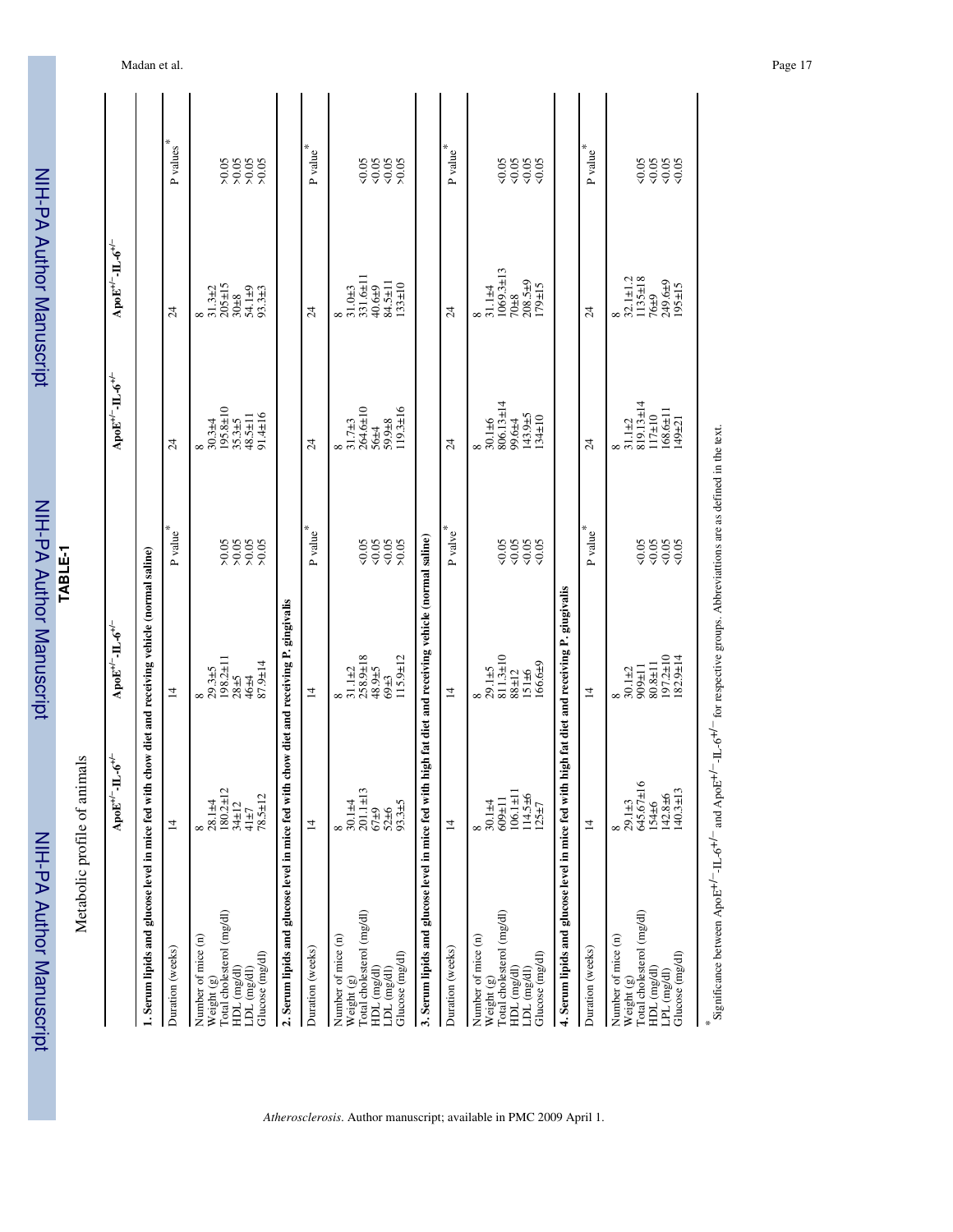NIH-PA Author Manuscript NIH-PA Author Manuscript

**Table-2**

 NIH-PA Author ManuscriptNIH-PA Author Manuscript

|                                                                                                                         | Cytokine profile                                                                                                                                                                                                                                                                                                                                        |              |                                            |                                                                                                                                                                                                                                                                            |              |                |                                                                                                        |                                                                    |                                            |                       |                                                                                                     |
|-------------------------------------------------------------------------------------------------------------------------|---------------------------------------------------------------------------------------------------------------------------------------------------------------------------------------------------------------------------------------------------------------------------------------------------------------------------------------------------------|--------------|--------------------------------------------|----------------------------------------------------------------------------------------------------------------------------------------------------------------------------------------------------------------------------------------------------------------------------|--------------|----------------|--------------------------------------------------------------------------------------------------------|--------------------------------------------------------------------|--------------------------------------------|-----------------------|-----------------------------------------------------------------------------------------------------|
| tokine                                                                                                                  | Group 2 (CP)                                                                                                                                                                                                                                                                                                                                            | Group 3 (HS) | Group 4 (HP)                               | Cytokine                                                                                                                                                                                                                                                                   | Group 2 (CP) | Group 3 (HS)   | Group 4 (HP)                                                                                           | Cytokine                                                           | Group 2 (CP)                               | Group 3 (HS)          | Group 4 (HP)                                                                                        |
|                                                                                                                         |                                                                                                                                                                                                                                                                                                                                                         |              | $\ddagger$                                 |                                                                                                                                                                                                                                                                            |              | $\ddagger$     | $\ddagger$                                                                                             | MCP-1                                                              | $\ddagger$                                 | $\ddagger$            | $\ddagger$                                                                                          |
|                                                                                                                         | $\ddagger$                                                                                                                                                                                                                                                                                                                                              | $\ddagger$   | $\begin{array}{c} + \\ + \\ + \end{array}$ | $\begin{array}{l} \bot \, 1^6 \\ \bot \, 2^1 \\ \bot \, 3 \, \text{Rb} \\ \bot \, 1^4 \\ \bot \, 1^4 \end{array}$                                                                                                                                                          | $\ddagger$ + |                | $\overline{+}$                                                                                         | $MCP-5$                                                            | $\begin{array}{c} + \\ + \\ + \end{array}$ | $\ddagger$            | $\ddagger$                                                                                          |
| $-301$                                                                                                                  | $\ddagger$                                                                                                                                                                                                                                                                                                                                              | $\ddagger$   | $\ddagger$                                 |                                                                                                                                                                                                                                                                            | $\ddagger$   |                | $\ddot{+}$                                                                                             | $M-CSF$                                                            | $\ddagger$                                 | $\ddagger$            | $\ddagger$                                                                                          |
| $-40$                                                                                                                   | $\ddagger$                                                                                                                                                                                                                                                                                                                                              | $\ddagger$   | $\ddagger$                                 |                                                                                                                                                                                                                                                                            | $\ddagger$   | $+ + +$        | $\ddagger$                                                                                             | MIG                                                                | $\overline{1}$                             | $+$                   |                                                                                                     |
| $G-2$                                                                                                                   | $\ddagger$                                                                                                                                                                                                                                                                                                                                              | $\ddagger$   | $\ddagger$                                 |                                                                                                                                                                                                                                                                            |              | $\mathbf{I}$   | $\overline{1}$                                                                                         | $MIP-1\alpha$                                                      | $\ddagger$                                 | $\ddagger$            |                                                                                                     |
| 'ACK                                                                                                                    | $\ddagger$                                                                                                                                                                                                                                                                                                                                              | $\ddagger$   |                                            |                                                                                                                                                                                                                                                                            |              | $\overline{1}$ |                                                                                                        | $MIP-1\beta$                                                       | $\ddagger$                                 | $\ddagger$            |                                                                                                     |
| $-16$                                                                                                                   | $\ddagger$                                                                                                                                                                                                                                                                                                                                              | $+$          |                                            |                                                                                                                                                                                                                                                                            | $\mathbf{I}$ | $\overline{1}$ | $\overline{\phantom{0}}$                                                                               | $MIP-1\gamma$                                                      | $\ddagger$                                 |                       |                                                                                                     |
| <b>TAXIN</b>                                                                                                            | $\ddagger$                                                                                                                                                                                                                                                                                                                                              | $\ddagger$   | $7 + 7 + 7$                                | neo<br>⊔⊔⊔                                                                                                                                                                                                                                                                 | $+1$         | $\overline{+}$ |                                                                                                        | $MIP-2$                                                            | $\ddagger$                                 |                       | $\begin{array}{cccccccc} & + & & & + & & + \\ + & + & + & & + & + \\ + & + & + & + & + \end{array}$ |
| TAXIN-2                                                                                                                 | $\ddagger$                                                                                                                                                                                                                                                                                                                                              | $\ddagger$   | $\ddagger$                                 | $L-10$                                                                                                                                                                                                                                                                     |              |                |                                                                                                        | $MIP-3\beta$<br>$MIP-3\alpha$                                      | $\ddagger$                                 | $\ddagger$            |                                                                                                     |
| <b>SLIGAND</b>                                                                                                          |                                                                                                                                                                                                                                                                                                                                                         |              | $+$                                        | $_{\rm L-12p^{70}}^{\rm L-12p^{70}}$                                                                                                                                                                                                                                       | $\ddagger$ 1 | $\ddagger$     | $\ddagger$                                                                                             |                                                                    |                                            |                       | $\begin{array}{c} + \\ + \\ + \end{array}$                                                          |
| <b>ACTALKINE</b>                                                                                                        |                                                                                                                                                                                                                                                                                                                                                         | $\ddagger$   | $\ddagger$                                 |                                                                                                                                                                                                                                                                            |              |                |                                                                                                        | $\Delta$                                                           | $\ddagger$                                 | $\ddagger$            |                                                                                                     |
|                                                                                                                         | Atherosclerosis.<br>+ + + + + +                                                                                                                                                                                                                                                                                                                         |              |                                            |                                                                                                                                                                                                                                                                            |              |                |                                                                                                        | SELECTIN                                                           |                                            |                       |                                                                                                     |
| SF <sub>1</sub>                                                                                                         |                                                                                                                                                                                                                                                                                                                                                         |              |                                            | $\frac{L-17}{KC}$                                                                                                                                                                                                                                                          | $\ddot{}$    |                | $\ddot{}$                                                                                              | <b>RANTES</b>                                                      | $\ddagger$                                 | $\ddagger$            |                                                                                                     |
|                                                                                                                         |                                                                                                                                                                                                                                                                                                                                                         | $\ddagger$   | $\ddagger$                                 |                                                                                                                                                                                                                                                                            |              |                |                                                                                                        | SCE                                                                | $\ddagger$                                 | $\ddagger$            |                                                                                                     |
|                                                                                                                         |                                                                                                                                                                                                                                                                                                                                                         |              |                                            | LEPTIN-R                                                                                                                                                                                                                                                                   | $\ddagger$   | $\overline{1}$ | $\ddagger$                                                                                             | $SDF-1\alpha$                                                      | $+ +$                                      | $\ddagger$            |                                                                                                     |
| $\begin{array}{l} \text{GSE} \\ \text{GPE} \\ \text{FEP-3} \\ \text{FEP-4} \\ \text{FEP-5} \\ \text{FEP-6} \end{array}$ |                                                                                                                                                                                                                                                                                                                                                         |              | $\ddagger$                                 | LEPTIN                                                                                                                                                                                                                                                                     | $\ddagger$   |                | $\ddagger$                                                                                             | TARC                                                               | $\ddagger$                                 | $\ddagger$            |                                                                                                     |
|                                                                                                                         |                                                                                                                                                                                                                                                                                                                                                         |              |                                            |                                                                                                                                                                                                                                                                            | $^{+}$       |                | $+$                                                                                                    | TCA-3                                                              | $\frac{+}{+}$                              | $\ddagger$            |                                                                                                     |
|                                                                                                                         |                                                                                                                                                                                                                                                                                                                                                         |              |                                            |                                                                                                                                                                                                                                                                            | $\ddagger$   | $\ddagger$     | $\ddagger$                                                                                             | <b>TECK</b>                                                        | $\ddagger$                                 | $\ddagger$            | $\overline{a}$                                                                                      |
|                                                                                                                         |                                                                                                                                                                                                                                                                                                                                                         |              |                                            |                                                                                                                                                                                                                                                                            | $\ddagger$   | $\ddagger$     | $\overline{a}$                                                                                         | $\begin{array}{ll} \text{TNF-}\alpha \\ \text{TBFR-I} \end{array}$ | $\ddagger$                                 | $\ddagger$ $\ddagger$ | $\overline{1}$                                                                                      |
|                                                                                                                         |                                                                                                                                                                                                                                                                                                                                                         |              |                                            |                                                                                                                                                                                                                                                                            | $\ddagger$   | $\ddagger$     | $\ddagger$                                                                                             |                                                                    | $\ddagger$                                 |                       | $\ddagger$                                                                                          |
|                                                                                                                         |                                                                                                                                                                                                                                                                                                                                                         |              |                                            | $\begin{array}{ll} \textcolor{red}{\textbf{L-SBLECTN}}\\ \textcolor{red}{\textbf{L}{}{}{}{}\textbf{YMPH}{}{}\textbf{O}{}{}{}\textbf{T}\textbf{A}\textbf{C}\textbf{T}\textbf{I}\textbf{N}}\\ \textcolor{red}{\textbf{T}\textbf{NFR-II}}\\ \textbf{P}\textbf{O} \end{array}$ | $\ddagger$   | $\frac{1}{1}$  | $\ddagger$                                                                                             |                                                                    |                                            |                       |                                                                                                     |
|                                                                                                                         |                                                                                                                                                                                                                                                                                                                                                         |              |                                            |                                                                                                                                                                                                                                                                            |              |                |                                                                                                        |                                                                    |                                            |                       |                                                                                                     |
|                                                                                                                         |                                                                                                                                                                                                                                                                                                                                                         |              |                                            |                                                                                                                                                                                                                                                                            |              |                | Results are presented for subgroups receiving a standard chow diet and inoculated with Pg (CP); a high |                                                                    |                                            |                       |                                                                                                     |
|                                                                                                                         | FBP-5<br>FBP-6<br>$+ + \frac{1}{2}$<br>FBP-6<br>$+ + \frac{1}{2}$<br>$+ + \frac{1}{2}$<br>$+ + \frac{1}{2}$<br>$+ + \frac{1}{2}$<br>$+ + \frac{1}{2}$<br>$+ + \frac{1}{2}$<br>$+ + \frac{1}{2}$<br>$+ + \frac{1}{2}$<br>$+ + \frac{1}{2}$<br>$+ + \frac{1}{2}$<br>$+ + \frac{1}{2}$<br>$+ + \frac{1}{2}$<br>TDO<br>TDO<br>TDO<br>TDO<br>TDO<br>TDO<br>T |              |                                            |                                                                                                                                                                                                                                                                            |              |                |                                                                                                        |                                                                    |                                            |                       |                                                                                                     |
|                                                                                                                         |                                                                                                                                                                                                                                                                                                                                                         |              |                                            |                                                                                                                                                                                                                                                                            |              |                |                                                                                                        |                                                                    |                                            |                       |                                                                                                     |
| Jnchanged                                                                                                               |                                                                                                                                                                                                                                                                                                                                                         |              |                                            |                                                                                                                                                                                                                                                                            |              |                |                                                                                                        |                                                                    |                                            |                       |                                                                                                     |
| 20% INCREASE: +                                                                                                         |                                                                                                                                                                                                                                                                                                                                                         |              |                                            |                                                                                                                                                                                                                                                                            |              |                |                                                                                                        |                                                                    |                                            |                       |                                                                                                     |
| PMC<br>+ iii<br>soft<br>soft<br>soft                                                                                    |                                                                                                                                                                                                                                                                                                                                                         |              |                                            |                                                                                                                                                                                                                                                                            |              |                |                                                                                                        |                                                                    |                                            |                       |                                                                                                     |
|                                                                                                                         |                                                                                                                                                                                                                                                                                                                                                         |              |                                            |                                                                                                                                                                                                                                                                            |              |                |                                                                                                        |                                                                    |                                            |                       |                                                                                                     |
| 2009<br>-60% INCREASE: ++++                                                                                             |                                                                                                                                                                                                                                                                                                                                                         |              |                                            |                                                                                                                                                                                                                                                                            |              |                |                                                                                                        |                                                                    |                                            |                       |                                                                                                     |
| April 1<br>+++<br>::<br>:<br>:<br><br>S                                                                                 |                                                                                                                                                                                                                                                                                                                                                         |              |                                            |                                                                                                                                                                                                                                                                            |              |                |                                                                                                        |                                                                    |                                            |                       |                                                                                                     |
|                                                                                                                         |                                                                                                                                                                                                                                                                                                                                                         |              |                                            |                                                                                                                                                                                                                                                                            |              |                |                                                                                                        |                                                                    |                                            |                       |                                                                                                     |
|                                                                                                                         |                                                                                                                                                                                                                                                                                                                                                         |              |                                            |                                                                                                                                                                                                                                                                            |              |                |                                                                                                        |                                                                    |                                            |                       |                                                                                                     |

Madan et al. Page 18